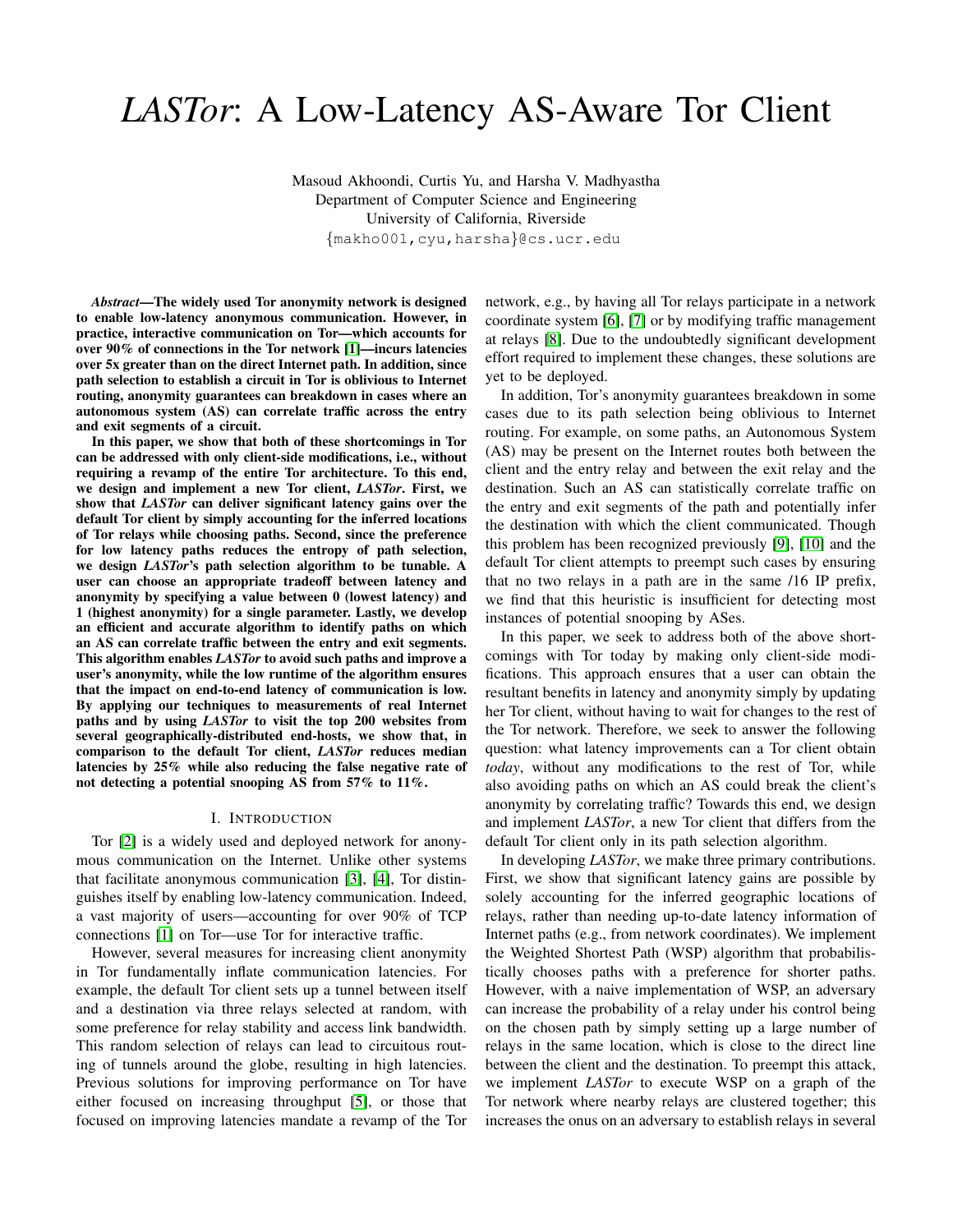locations in order to ensure a high probability for the chosen path traversing a relay under his control. A side-effect of clustering relays is that WSP's runtime is significantly reduced.

Second, we make *LASTor* resilient to the attack where an AS can correlate traffic on the entry and exit segments of the chosen path by explicitly avoiding such paths. To do so, we need to equip *LASTor* with the ability to predict Internet routing between relays and end-hosts; we cannot simply measure routes from every relay since we seek a solution that only requires client-side modifications. The use of existing approaches for predicting Internet routes is however impractical since they either require clients to download gigabytes of data daily [\[11\]](#page-14-10), [\[12\]](#page-14-11) or have significantly high runtimes [\[13\]](#page-14-12), which would override the benefits of selecting a low latency path. Therefore, we instead develop a computationally lightweight technique that has a low false-negative rate in failing to identify paths that permit the possibility of "snooping" ASes. Our key insight here is to predict the *set of ASes* through which the Internet *may* route traffic between a pair of IP addresses, rather than predicting the *precise route* between them. Importantly, in order to run this AS set prediction algorithm, clients need download only 13 MB of data initially and 1.5 MB every week thereafter.

Finally, *LASTor* makes path selection tunable. Probabilistic selection of paths with a preference for shorter paths reduces the entropy of path selection, and all users may not wish to trade-off the resulting reduction in anonymity for reduced latency. Therefore, *LASTor* enables a user to choose an appropriate tradeoff between latency and anonymity. By choosing a value between 0 (lowest latency) and 1 (highest anonymity) for a single parameter, a user can configure *LASTor* to appropriately tailor path selection.

We demonstrate *LASTor*'s benefits in improving latency by using it to visit the top 200 websites from 50 geographically distributed PlanetLab nodes. We see that even without any modification to the rest of Tor, *LASTor* provides a median latency improvement of 25% over the default Tor client. We also use measurements of AS-level routes on over 200K Internet paths to evaluate *LASTor*'s ability to preempt the possibility of snooping ASes jeopardizing the anonymity of clients. We see that for the median (client, destination) pair, *LASTor* fails to identify only 11% of the instances in which a snooping AS can exist; in comparison, we observe a falsenegative rate of 57% with the default Tor client.

## II. BACKGROUND AND MOTIVATION

In this section, we provide some background on Tor and discuss results that motivate our work.

# *A. Tor overview*

Tor [\[14\]](#page-14-13), a low-latency open source application that allows users to use the Internet anonymously, was developed in September of 2002. In Tor, clients download a list of relays and some information about these relays from directory servers. To establish a connection to a destination, a client selects three



<span id="page-1-1"></span>Fig. 1. (a) Random relay selection can inflate end-to-end latencies due to circuitous routing, and (b) an example in which an AS (AS2) can subvert the client's anonymity by correlating traffic across the entry and exit segments.

relays—entry, middle, and exit nodes—and builds a circuit <sup>[1](#page-1-0)</sup> through these three relays. The client appropriately encrypts the data it sends to the entry relay so that each of these three relays only knows the nodes before and after it on the path, i.e., the entry relay knows the source and the middle relay, the middle relay knows only the entry and exit relays, and the exit relay knows only the middle relay and the destination. This form of onion routing [\[15\]](#page-14-14) preserves the client's anonymity by ensuring that no one other than the client knows that it communicated with the destination.

To avoid statistical profiling attacks, the default Tor client restricts its choice of entry nodes to a persistent list of three randomly chosen nodes named "entry guards" [\[16\]](#page-14-15). For the middle node, the Tor client sorts Tor relays based on their access link bandwidth and randomly selects a relay, with the probability of selection being higher for relays with higher bandwidth. For the selection of the exit node, clients are constrained by the fact that a large fraction of relays choose to not serve as exit nodes. This is because destination servers see the exit node as the computer that communicates with them; if any malicious activity is detected by the destination, it will assume that the exit relay is responsible. Therefore, when selecting an exit node, a client chooses at random (again with bias for higher bandwidth relays) among those relays willing to serve as an exit node for the particular destination that the client is attempting to contact and the particular service with which this communication is associated.

## *B. Motivation*

The motivation for our work stems from two sources of inefficiency in path selection as above in Tor today—high latency due to circuitous routing and degradation of anonymity because of path selection being oblivious to Internet routing.

Poor latency. First, as discussed above, a client selects entry, middle, and exit nodes in a circuit more or less at random. As a result, the circuit between a client and a destination

<span id="page-1-0"></span><sup>&</sup>lt;sup>1</sup>We use the terms path, circuit, and tunnel interchangeably in this paper.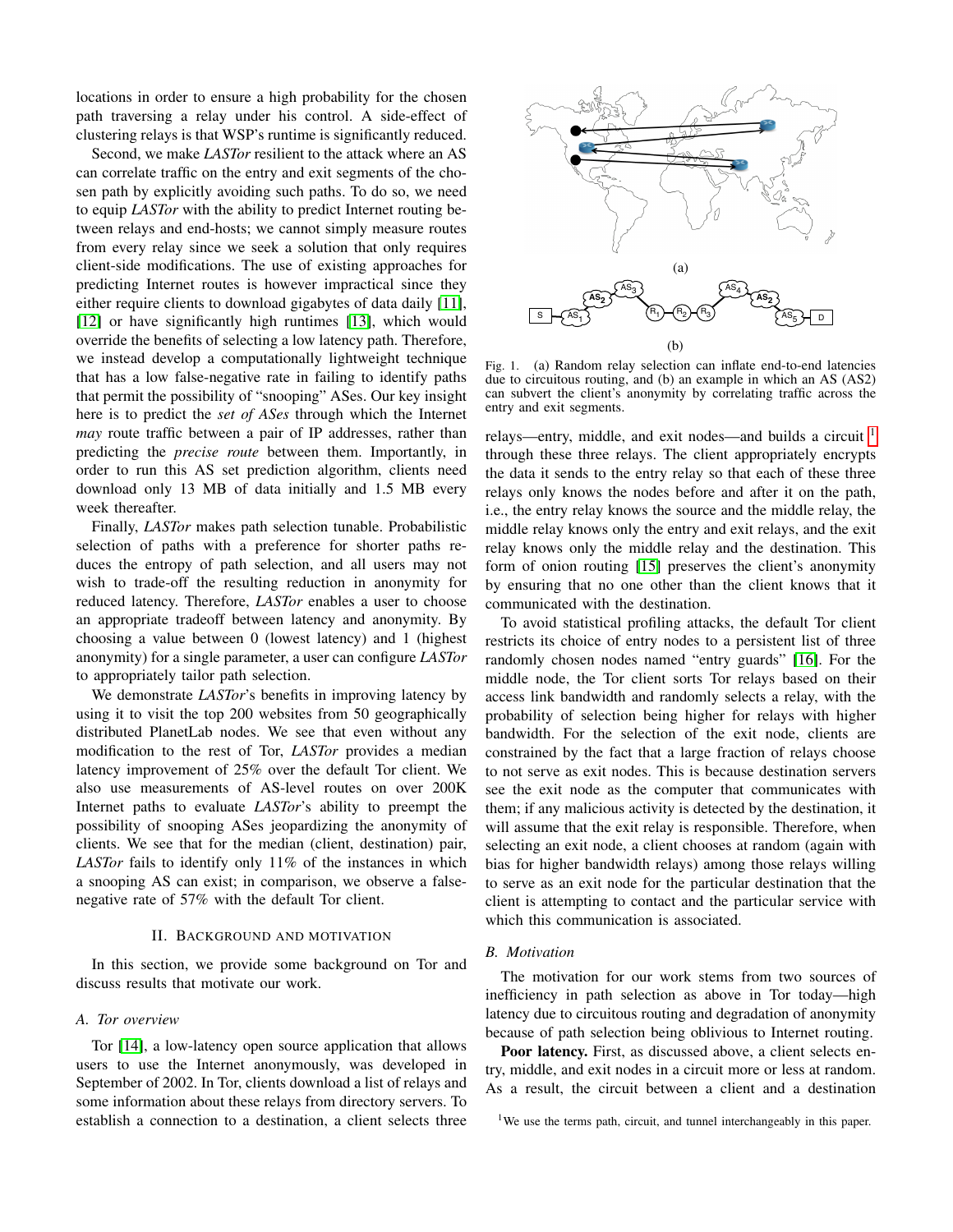

<span id="page-2-0"></span>Fig. 2. (a) Comparison of latencies on the direct Internet path, with Shortest Path routing on Tor, and with the default Tor client. (b) False negatives in detecting snooping ASes with default Tor client.

can often be circuitous, causing significant latency overhead compared to latency on the default Internet path between the client and the destination. Since Tor is predominantly used for interactive communication [\[1\]](#page-14-0), e.g., to visit websites, this increased latency degrades user experience. Fig. [1\(](#page-1-1)a) presents such an example. A client in the US communicates with a server in Canada. The client incurs significant latency overhead due to relay selection inefficiencies because all packets from the client travel around the world two times before they reach their destination.

To quantify the extent of this latency overhead, we measured the latency of visiting the top 200 websites [\[17\]](#page-14-16) from 50 PlanetLab nodes [\[18\]](#page-14-17) spread across the globe. We measured the latency between every PlanetLab node and every website as the median latency of 5 HTTP HEAD requests. We first measured latencies by having the PlanetLab nodes contact the websites directly. Next, we repeated the same with the communication happening over the default Tor setup. We finally measured latencies via Tor when choosing entry, middle, and exit nodes that result in the shortest end-to-end path based on the geographical locations (inferred using MaxMind's IP geolocation database [\[19\]](#page-14-18)) of the client, the destination, and the relays on the path. Fig. [2\(](#page-2-0)a) shows the distribution across (PlanetLab node, website) pairs of the latencies measured in the three cases. First, we see that latencies measured using default Tor are more than 5x greater than via the direct Internet path (*no Tor*) in the median case. Second, latencies over the shortest path on Tor (*SP Tor*) result in a 2x reduction in median latency compared to default Tor.

Circuit establishment in Tor however cannot simply be modified to select the shortest path between the client and the destination; this makes path selection deterministic and enables adversaries to strategically setup relays that can subvert the client's anonymity. Instead, motivated by the latency improvements possible by choosing geographically shorter paths, our goal is to enable probabilistic path selection that can deliver some of these latency benefits without significantly compromising client anonymity.

Lack of AS-awareness. Though Tor's use of onion routing tries to ensure that no one other than the client has knowledge of the destinations with which it communicates, there are a

variety of attacks possible (e.g., [\[20\]](#page-14-19) [\[21\]](#page-14-20)) from which this information can be inferred. One such attack arises because of Tor's path selection being oblivious to Internet routing. In the case where the routes through the Internet from the client to the entry node and from the exit node to the destination both traverse a common Autonomous System (AS), such an AS can correlate the traffic it observes to infer the (client, destination) pair [\[22\]](#page-14-21), [\[23\]](#page-14-22). Fig. [1\(](#page-1-1)b) shows an example in which AS2, which appears on both the routes from the source S to the entry relay R1 and from the exit relay R2 to the destination D, can potentially infer that S is communicating with D. We hereafter refer to such ASes that have the potential of correlating traffic by snooping as *snooping ASes*. Note that even though traffic between the client and the entry node is encrypted, ASes can observe the client's IP address in the headers of the packets that the client sends to the entry node.

Feamster and Dingledine [\[9\]](#page-14-8) showed that the probability of existence of snooping ASes is 10–30%. This observation was re-evaluated 5 years later by Edman and Syverson [\[10\]](#page-14-9). They observed that while there are many more Tor relays than before, this growth has only a slight effect on mitigating attacks by snooping ASes. This is because Tor relays are not scattered uniformly among ASes, and so the growth of the network does not guarantee path location diversity. Further, the presence of ASes that can snoop is especially likely in cases where the client and destination are in the same location, because the entry and exit segments of the circuit may go through the same ASes with presence in that region.

Therefore, to protect its anonymity, a Tor client needs to ensure that its algorithm for path selection prevents, or at least minimizes, the existence of common ASes across both ends of a circuit. To preempt AS-level attacks and preserve anonymity, Tor's default path selection algorithm ensures that the entry and exit nodes on any particular circuit do not share the same /16 IP address prefix [\[24\]](#page-14-23).

We however find that this heuristic performs poorly in practice in avoiding snooping ASes. First, in the deployment of Tor as of June 2011, we observe that 60% of ASes that have Tor relays resident in them have at least two relays that are in different /16 subnets. In addition, we evaluated the /16 prefix heuristic on a dataset of measured AS paths (the *PL-BGP-Rand* dataset described later in Section [III\)](#page-3-0). For every (client, destination) pair in our dataset, we computed the false negative rate of the /16 heuristic, i.e., of all entry and exit node combinations in which there was a common AS across the entry and exit segments, the fraction that the /16 heuristic deemed as safe from snooping ASes. Fig. [2\(](#page-2-0)b) plots this false negative rate for this heuristic across (client, destination) pairs. The /16 heuristic for avoiding snooping ASes miss over 40% of instances of snooping ASes for more than 80% of (client, destination) pairs. Furthermore, we find that simply accounting for the ASes in which the relays reside (the *"Same AS"* line in Fig. [2\(](#page-2-0)b)) is also insufficient.

To address the shortcomings of these heuristics, Tor clients need to determine the ASes through which the Internet routes traffic between them and entry nodes and between exit nodes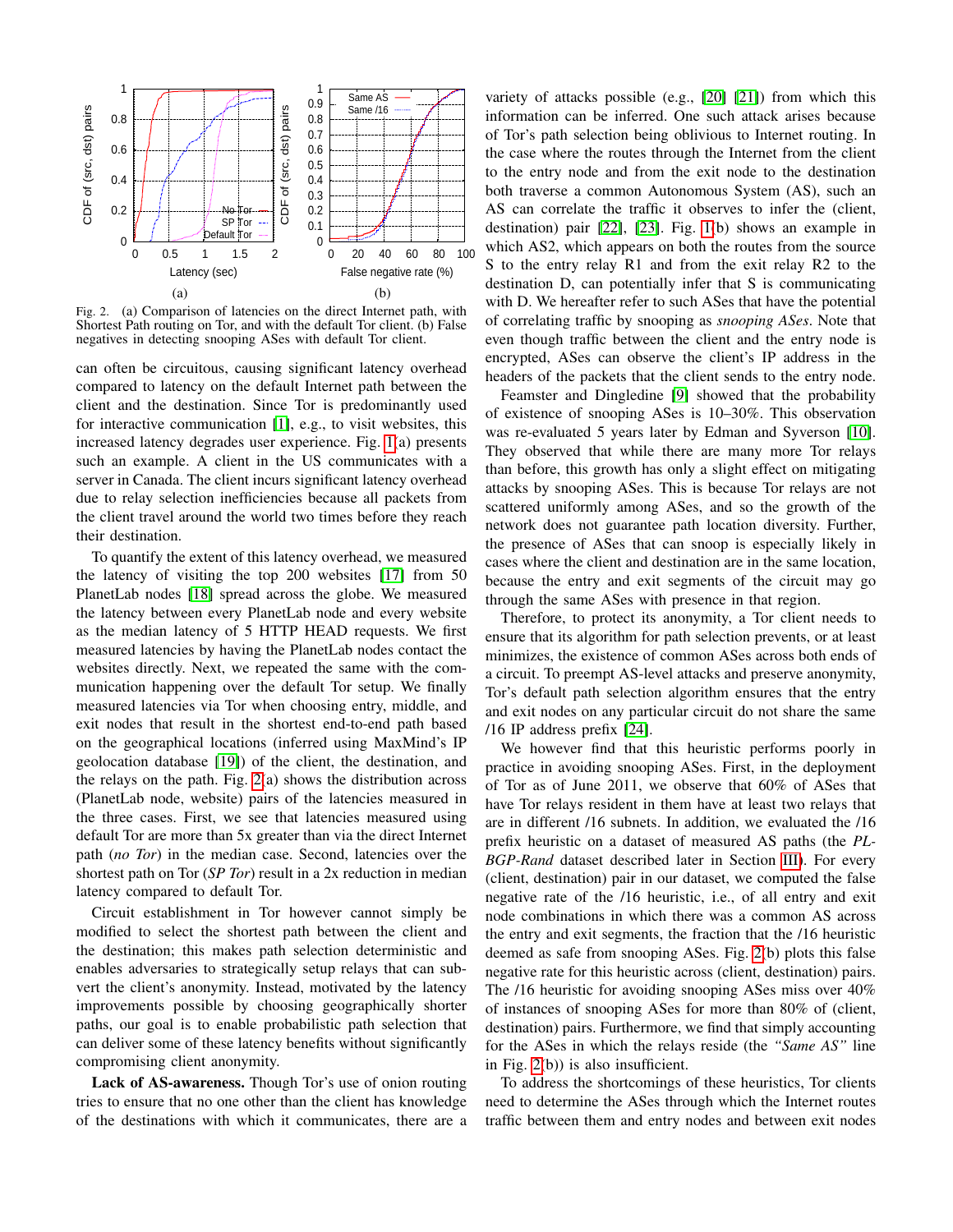| Goal                                                                                                             | <b>Technique</b>                                                                                                          |             |
|------------------------------------------------------------------------------------------------------------------|---------------------------------------------------------------------------------------------------------------------------|-------------|
| Reduce latency of communication on Tor                                                                           | Weighted Shortest Path (WSP) algorithm for probabilistic selection of paths  <br>with preference for low-latency paths    |             |
| Defend against strategic establishment of relays to increase<br>probability of compromised relays on chosen path | Clustering of relays in nearby locations                                                                                  | <b>IV-B</b> |
| Enable user to choose trade-off between latency and anonymity                                                    | Augment WSP with parameter $\alpha$ that can be varied between 0 (lowest V-D<br>latency) and 1 (highest anonymity)        |             |
| Account for distributed destinations                                                                             | DNS lookup service on PlanetLab nodes                                                                                     | IV-C        |
| Preempt traffic correlation attacks by ASes                                                                      | Lightweight algorithm to determine set of ASes through which Internet<br>may route traffic between a pair of IP addresses |             |

TABLE I

OVERVIEW OF TECHNIQUES DEVELOPED TO BUILD *LASTor*.

<span id="page-3-2"></span>and destinations. Since we seek only client-side solutions, modifying relays to measure routes is not an option. Querying a route prediction service (e.g., iPlane [\[12\]](#page-14-11)) for this information is not an option either since the client and destination will be revealed to the service. On the other hand, having clients download pre-computed AS paths between themselves and all entry guards and between all exit relays and all end-hosts will require clients to download a prohibitively large dataset. For example, even if we aggregate Tor relays and all end-hosts on the Internet into BGP atoms  $[25]$ <sup>[2](#page-3-1)</sup>, based on the average AS path length of 4 on the Internet, we estimate that clients will have to download on the order of 500 MB of data. Further, this data will have to be continually updated to account for flux in the Internet's routing.

Instead, it is imperative that clients download a snapshot of Internet topology and routing information and make route predictions locally. However, enabling such local route predictions with current techniques poses two problems. First, it is impractical to expect clients to download several gigabytes of data, e.g., iPlane's Internet atlas, to make such predictions. Second, AS path inference techniques that operate on a compact Internet atlas [\[11\]](#page-14-10), [\[13\]](#page-14-12), have high computational overhead and take on the order of a second to estimate the AS path between a pair of IP addresses. Since a Tor client has to choose from around 1000 exit relays in setting up a circuit, the use of such computationally-heavy techniques to estimate AS paths can impose high overhead on path selection, rendering the latency benefits of avoiding circuitous routes moot.

## III. OVERVIEW

<span id="page-3-0"></span>Next, we define the precise problem statement that we target and provide a brief overview of our work. We also discuss the datasets that we use throughout our work to evaluate the techniques that we develop.

# *A. Problem statement*

Our goal in this paper is to address the shortcomings in Tor discussed above with respect to latency and anonymity without requiring a revamp of Tor's design. Leveraging the fact that intelligence in Tor resides at the client, we seek to only modify the client-side path selection algorithm so that clients can benefit today without waiting on updates to relays to be developed and deployed. In doing so, we respect conventional

<span id="page-3-1"></span><sup>2</sup>All IP addresses in the same atom have identical AS paths from/to them to/from the rest of the Internet.

| <b>Dataset</b>   |    |      | <b>Clients</b>   Relays   Destinations |
|------------------|----|------|----------------------------------------|
| PL-Tor-Web       | 50 | 2423 | 200                                    |
| PL-BGP-Rand      | 50 | 378  | 500                                    |
| $PL$ - $PL$ -Web | 50 | 50   | 500                                    |

TABLE II SUMMARY OF DATASETS.

<span id="page-3-3"></span>

<span id="page-3-4"></span>Fig. 3. Distribution of relays across ASes in *PL-BGP-Rand* and *PL-Tor-Web* datasets.

wisdom on how to preserve client anonymity in Tor, e.g., the use of three entry guards to protect against statistical profiling attacks and the need for sufficient randomness in relay selection to protect against colluding relays.

Table [I](#page-3-2) summarizes the techniques that we present in the rest of the paper to address this problem by developing *LASTor*.

# *B. Measurement datasets*

To evaluate *LASTor*'s components, we make use of three datasets (summarized in Table [II\)](#page-3-3), with PlanetLab nodes serving as clients in all three cases; we pick 50 PlanetLab nodes to use as clients, in keeping with the distribution across countries of Tor clients [\[26\]](#page-14-25). In our first dataset, *PL-Tor-Web*, we use 200 websites [\[17\]](#page-14-16) as destinations and the relays in the actual Tor network serve as relays. In this dataset, while we can measure both latencies and AS-level routes from PlanetLab nodes to Tor relays, we do not have access to either information on paths from relays to destinations. Second, we use the *PL-BGP-Rand* dataset, in which BGP routers seen in various BGP feeds [\[27\]](#page-14-26), [\[28\]](#page-14-27) serve as relays and the .1 IP address in 500 randomly chosen /24 prefixes serve as destinations. Here again, we can directly measure latencies and AS paths from PlanetLab nodes to BGP routers. In addition, we obtain the AS paths from the BGP routers to the destinations from various BGP feeds, but we do not have latencies along these paths. This dataset enables to evaluate our techniques for ASawareness in path selection using *measured* AS-level Internet routes, unlike prior work in this area [\[9\]](#page-14-8), [\[10\]](#page-14-9) that has relied on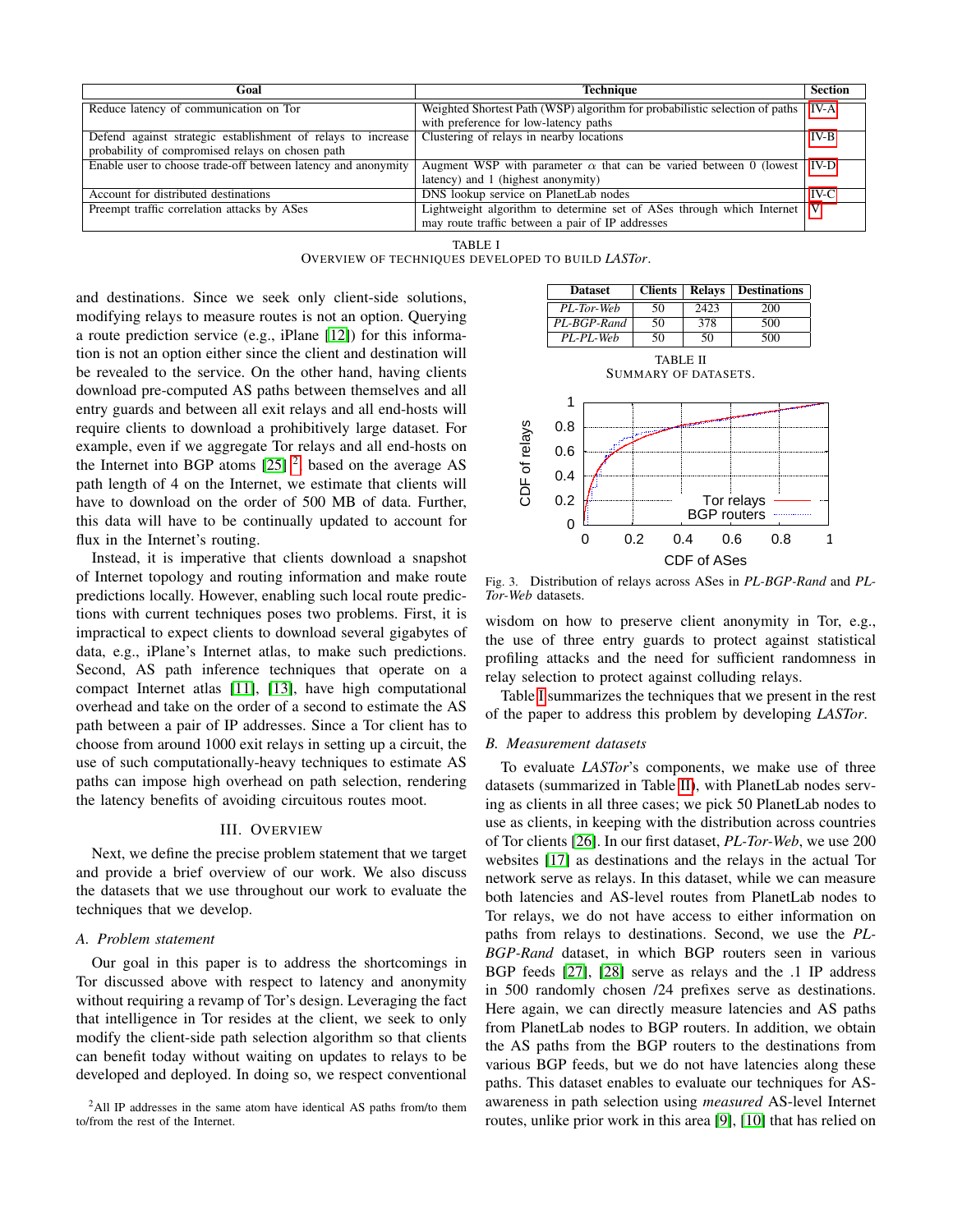

<span id="page-4-2"></span>Fig. 4. Comparison of end-to-end latency when using geographical distance versus the use of path latency in the Weighted Shortest Path algorithm.

*inferred* AS-level routes. Though we have to use BGP routers as proxy for Tor relays for this purpose, Fig. [3](#page-3-4) shows that the distribution of relays across ASes in the *PL-BGP-Rand* dataset is similar to that in the case of real Tor relays.

Finally, in the *PL-PL-Web* dataset, we use PlanetLab nodes as both clients and relays and the top 200 websites as destinations. In this case, we can measure latencies and AS paths both from all clients to all relays and from all relays to all destinations. To emulate typical Tor clients, we ensure throughout our evaluation that we do not provide as input to iPlane [\[12\]](#page-14-11) any Internet topology measurements from the 50 PlanetLab nodes used as clients; as we describe later in Section [V,](#page-8-0) we use AS path length estimates from iPlane for our AS set prediction.

## IV. PATH SELECTION

Path latency on the Internet is a sum of three factorspropagation delay (time spent by packets on the wire), queueing delay (time spent by packets enqueued at end-hosts or intermediate routers, waiting to be put onto the wire), and transmission delay (time to put a packet onto the wire). Since access link bandwidths of the client and Tor relays is beyond our control, we cannot reduce transmission delay. On the other hand, as we show later in Section [VII,](#page-11-0) a modification of Tor relays would be necessary to reduce queueing delays. Therefore, we focus here on reducing propagation delay.

# <span id="page-4-0"></span>*A. Preferential selection of low-latency paths*

To reduce propagation delays, we need to reduce the probability of selection of circuitous paths. We cannot however simply pick the shortest possible path through three relays between a client and a destination. This would make path selection deterministic and hence, susceptible to strategically placed adversarial Tor relays. Therefore, we implement a Weighted Shortest Path (WSP) algorithm. WSP orders all possible paths between a client and a destination based on the expected latency on each path. The latency along a path is the sum of latencies on each of the four segments of the path— (client, entry relay), (entry relay, middle relay), (middle relay, exit relay), and (exit relay, destination). The probability of a particular path being selected is then inversely proportional to the expected latency on it.

However, in order to estimate the latency along every possible path of three relays between the client and the destination,

we would need latencies between the client and all candidate entry relays, between all candidate exit relays and the destination, and between all pairs of relays. As proposed in previous approaches to improve latency in Tor [\[6\]](#page-14-5), [\[7\]](#page-14-6), gathering this latency information would require a modification of Tor relays. Instrumenting measurements of the Internet at such a scale is a non-trivial undertaking. As a result, these prior proposals are yet to translate into practice.

Our focus here instead is on a practical implementation of WSP, with changes only at the Tor client. Therefore, we use the end-to-end geographical distance along a path as a proxy for the latency along it. This ensures that we do not need to modify relays to track latencies between them, but we can rely instead on the estimated geographic locations of clients, relays, and destinations. We compute the end-toend geographical distance along a path by summing up the distance along each segment, which we in turn compute based on the (latitude, longitude) coordinates of the hosts at either end of a segment. We can estimate the geographic locations of end-hosts and relays using an IP geolocation database, such as MaxMind [\[19\]](#page-14-18). Out of all candidate paths, WSP then selects one path with the probability of a path's selection being proportional to the weight associated with it; the weight associated with a path is the difference between the maximum end-to-end distance across all paths and the distance along this particular path.

Though the use of geographical distance ignores the effect of routing on latency (the Internet may forward packets along a circuitous route [\[29\]](#page-14-28)), we confirm empirically that our use of geographical distance as the weight for every edge in the graph when running WSP is a reasonable substitute for the latency of every edge. Since we can compute end-to-end latencies of paths only on the *PL-PL-Web* dataset, we perform this analysis on that data. We perform this analysis first using latency as the edge weight metric for running WSP and then repeat the same using geographic distance for edge weights. Fig. [4](#page-4-2) shows that the end-to-end latencies of chosen paths are similar irrespective of whether WSP uses latencies or geographic distances as edge weights. Therefore, we believe that our use of geographic distances delivers most of the benefits of reducing propagation delays without warranting the need for a distributed infrastructure that measures latencies between all pairs of relays, an unarguably arduous undertaking.

## <span id="page-4-1"></span>*B. Clustering of relays*

A straightforward implementation of WSP however causes two problems. First, WSP's preference for paths with lower end-to-end geographical distance results in a greater preference for paths through relays that are close to the direct line between the client and the destination. For example, in Fig. [5,](#page-5-0) WSP will select the path through relay R1 with a higher probability than the path through  $R2$ . As a result, if an adversary wishes to ensure that a relay under his control is on the chosen path between  $S$  and  $D$ , then the adversary can choose a location that is close to the direct line between S and D and setup a large number of relays at that location. It is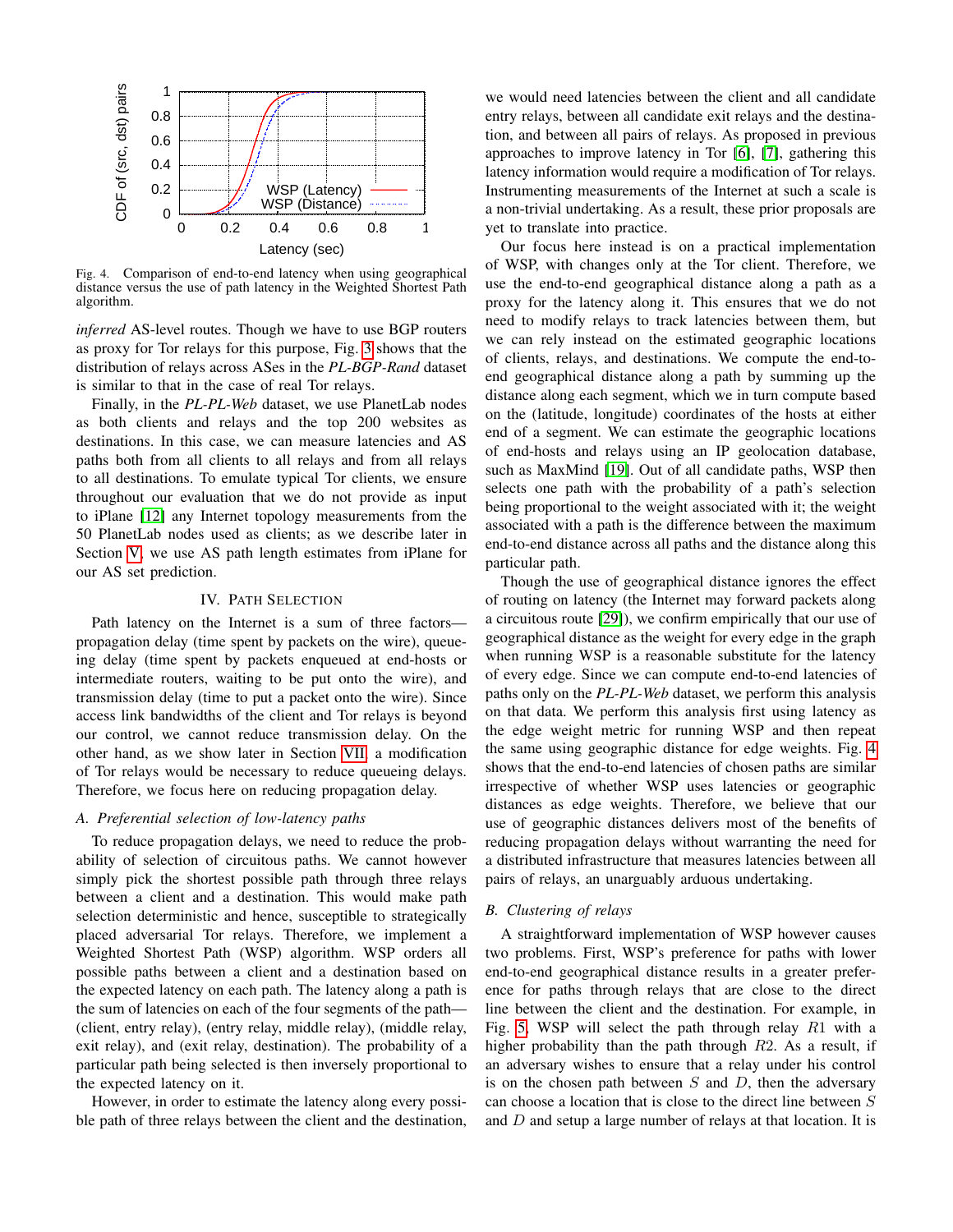

<span id="page-5-1"></span>Fig. 6. (a) Clustering with higher cell sizes provides better resilience. Clustering of relays (b) reduces the probability of an adversary compromising a large fraction of paths, but (b) increases the length of the chosen path. (d) WSP yields latencies lower than those obtained with the default Tor client.



<span id="page-5-0"></span>Fig. 5. WSP results in greater preference for paths through relays located close to the direct line between the client and the destination.

relatively easy for an adversary to setup several relays in the same location, for example, by renting several virtual machines in a cloud service. The high probability of at least one of the adversary's relays being on the selected path increases the chances for the adversary to use recent traffic analysis attacks on Tor  $[30]$  and infer that S is communicating with D.

The second problem with a strawman implementation of WSP is its runtime. Today, Tor has over 2500 relays with roughly 1000 of these relays willing to serve as exit nodes. The number of candidate paths between a client and a destination is therefore in the order of billions. So, a naive computation of the end-to-end geographical distance on every candidate path is computationally expensive and takes roughly 6.5 seconds to run even on a 2.5 GHz processor. This large runtime—in comparison to Internet path latencies that are of the order of tens or hundreds of milliseconds—to even select a path can render the selection of a low latency path redundant.

To address both of these problems, we cluster Tor relays that are located in geographically nearby locations. We employ a simple clustering algorithm in which we divide the globe into a grid of square cells and cluster all relays within a cell; the edge length of the cells is a configurable parameter. We then execute WSP on the clustered Tor network where every node is a cluster of relays, and each candidate path is through three clusters. WSP computes the end-to-end distance on every cluster-level path and then selects one path with preference to shorter paths as before. We translate the chosen cluster-level path to a path through three Tor relays by picking one relay at random from each of the clusters on the selected path.

This modification of WSP reduces its runtime to select a path between a client and a destination through today's Tor network to 245 milliseconds, in comparison to the runtime of 6.5 seconds with the naive implementation. More importantly, the modified WSP ensures that the establishment of a large number of relays in the same location does not bias the selection of paths through them since WSP considers paths at the granularity of the cluster to which all of them belong; paths through different relays in a cluster are not considered independently. Thus the modified WSP increases the onus on an adversary to establish relays in multiple locations in order to have one of those relays be on the chosen path with a very high probability.

We conduct the following experiment 1) to choose the cell size to be used in clustering of relays, and 2) to demonstrate the improved resilience of WSP to an adversary as discussed above. In the *PL-Tor-Web* dataset, for every (client, destination) pair, we emulate an adversary who controls the 5% of relays that are closest to the direct line between the client and the destination. We then model the adversary increasing the number of relays that he controls by replicating these 5% of closest relays by a factor of 25. We run WSP on this modified Tor network with and without clustering of relays. In either case, given a (source, destination) pair, we compute the probability of the path between them selected by WSP traversing at least one compromised relay. This value represents an upper bound on the fraction of cases in which the chosen path will traverse a relay controlled by the adversary, if the adversary controls at most 5% of relays.

Fig. [6\(](#page-5-1)a) compares the distribution across (source, destination) pairs of this upper bound when clustering relays with different cell sizes. We vary the edge length of every cell from 0.25 to 4—measured in terms of the difference in latitude or longitude—and, in each case, we compute the fraction of paths that traverse a relay controlled by the adversary. We see that using a edge length of 2 for each cell significantly decreases the influence of the adversary compared to the effect when using lower edge lengths, and increasing the edge length further has minimal impact.

Next, we evaluate the resilience offered by running WSP after the clustering of relays. Fig. [6\(](#page-5-1)b) compares the distri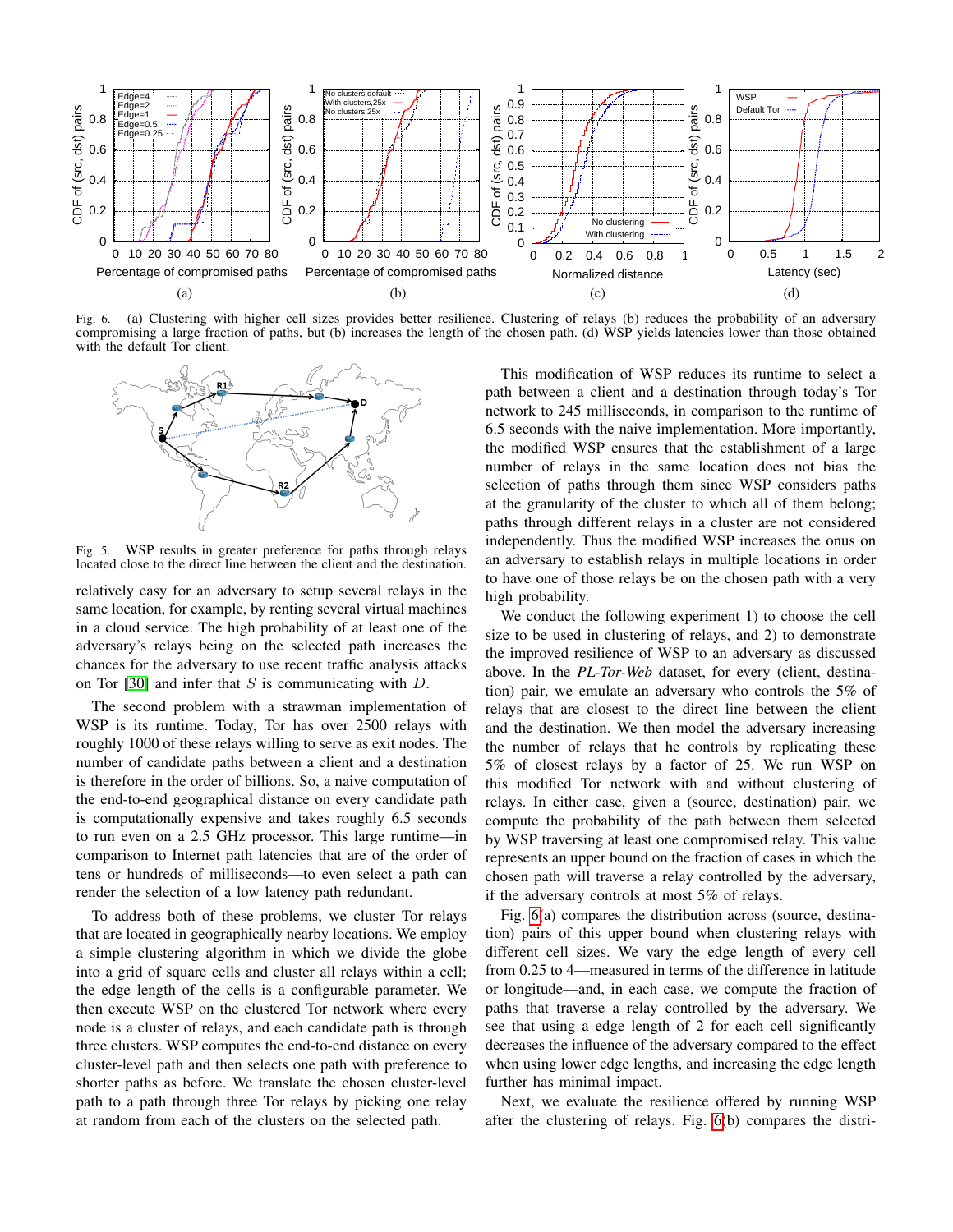bution across (source, destination) pairs of the fraction of paths that traverse a compromised relay in the following three cases: 1) when running WSP on the *PL-Tor-Web* dataset without clustering of relays (*No clusters, default*), and when an adversary replicates relays in this dataset as above and WSP is executed 2) after clustering relays (using a cell size of 2x2) (*With clusters, 25x*), or (3) without clustering (*No clusters, 25x*). By comparing the "*No clusters, default*" and "*No clusters, 25x*" lines, we see that, in the absence of clustering, the adversary can increase the fraction of paths that traverse a compromised relay from around 35% to over 65% on average by replicating the relays that he controls by 25x. In contrast, when relays are clustered into cells of size 2x2, the adversary gains nothing by replicating relays.

Clustering of relays however has a negative impact on the latencies along paths chosen by WSP. This is because, in cases where there are several relays in a location close to the direct line between the source and the destination, the basic version of WSP can choose from the several candidate paths through these relays. In contrast, after these relays have been clustered, WSP has only path of choice through these relays. Hence, as shown in Figure  $6(c)$ , the geographic distance along the path chosen by WSP increases by roughly 15% in the median case when relays are clustered. This inflation in path length due to relay clustering is a compromise that we have to bear, in exchange for increasing the onus on adversaries to setup relays in several locations to attract traffic through compromised relays with high probability.

Finally, we evaluate the latency improvement obtained with WSP in practice. We modify the default Tor client to implement the WSP path selection algorithm and use the modified client to measure latencies over the Tor network to the top 200 websites from 50 PlanetLab nodes. For each (client, destination) pair, we run WSP 5 times and on each attempt, we measure the median latency of 5 HTTP HEAD requests. We then compute the median latency across the 5 attempts. We repeat the same process using the default Tor client and compute the median latency across 5 paths chosen by it, considering the median latency across 5 HTTP HEAD requests on each path. Fig. [6\(](#page-5-1)d) presents the latency distribution measured across (client, destination) pairs when using WSP as compared to that when using the default Tor client. We see that WSP results in a 25% reduction in latency in the median case.

## <span id="page-6-0"></span>*C. Accounting for distributed destinations*

Thus far, our exposition of WSP has assumed that the destination has a single location associated with it. In practice, the destinations associated with interactive communication (e.g., webservers) are often replicated across several geographic locations. In such cases, users specify the destination by its hostname, and upon DNS resolution of the hostname, the webservice provider returns the IP address of the server located closest to the end-host that performs the DNS lookup. This implies that when a client uses a Tor circuit to contact a destination, the particular server with which the client ends



<span id="page-6-1"></span>Fig. 7. Lower latencies obtained with WSP when accounting for distributed destinations.

up communicating depends on DNS resolution of the destination's hostname at the exit node on that circuit. Therefore, when WSP estimates the end-to-end distance on any candidate path, it must take into account the location of the particular IP address to which the exit node on that path will be redirected.

However, at the time of path selection, it is impractical to perform DNS lookups for the destination on *all* candidate exit relays. Doing so would require the client to setup a circuit for every candidate exit relay; the client cannot simply ask a relay to resolve the destination hostname since that would leak the client's anonymity. Establishing one circuit for every candidate exit relay every time a path needs to be selected would not only impose significant overhead on Tor but also take several tens of seconds, thus nullifying the benefits of selecting a low-latency path.

Instead, we setup a DNS lookup service across a set of 15 geographically distributed PlanetLab nodes. When a client needs to run WSP for a destination, it submits a request to resolve the destination's hostname to each of the PlanetLab nodes running the DNS lookup service. The client submits these requests via any one of the circuits that it had previously established, e.g., the default Tor client establishes three circuits when it starts up. The client uses HTTPS to submit these DNS resolution requests to the PlanetLab nodes so that the exit node on the circuit used for communicating with the PlanetLab nodes cannot infer the destination. Once the client receives the set of IP addresses obtained for the destination, we assume any candidate exit relay would be redirected to the IP address that is geographically closest to it amongst this set. Thus, when we subsequently run WSP to pick a path to the destination, we compute the end-to-end distance on each candidate path by using the distance along the exit segment as the distance between the exit node on that path and the destination's IP address to which we believe the exit node will be redirected.

To evaluate the utility of this modification to WSP, we consider the top 1000 websites from Quantcast and focus on those that return IP addresses in multiple locations when resolved from all PlanetLab nodes. We then measure latencies over the Tor network to these websites with 50 PlanetLab nodes as clients. We measure latencies in two cases. In the first case, we run WSP as described above where it uses IP addresses obtained by resolving the destination on 15 geographically distributed PlanetLab nodes. In the second case, we run WSP assuming the destination to have a single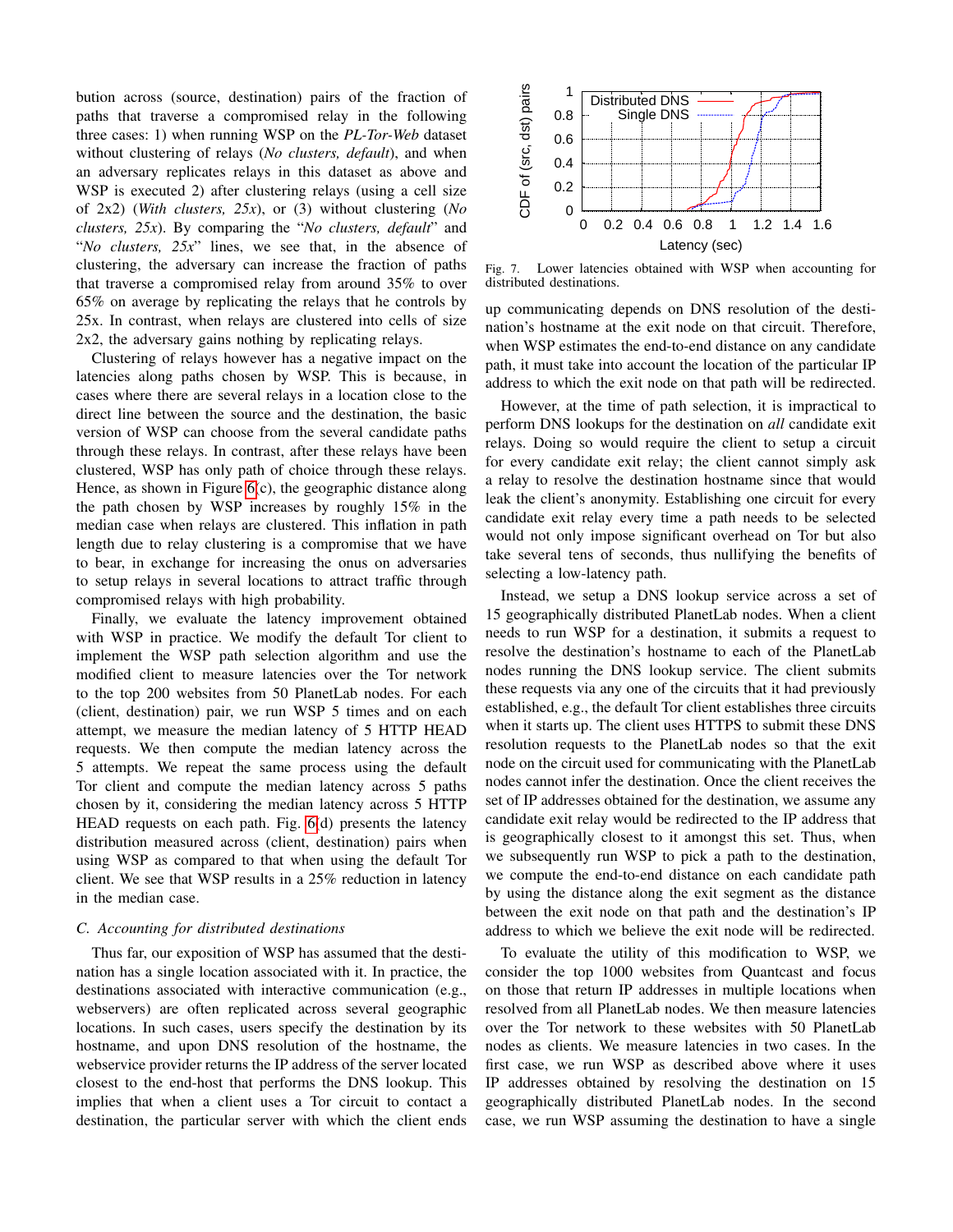

Fig. 8. Increasing the value of  $\alpha$  when using WSP results in (a) higher latencies and (b) greater entropy of path selection.

<span id="page-7-1"></span>

<span id="page-7-3"></span>Fig. 9. End-to-end distances on paths chosen with WSP when using  $\alpha$  to tailor the set of relays from which we select entry guards.

IP address obtained by DNS resolution at a randomly chosen exit relay. Fig. [7](#page-6-1) compares the latencies measured in these two cases. We see that accounting for the fact that destinations could be potentially distributed reduces path latency in the median case by 15%.

## <span id="page-7-0"></span>*D. Latency versus anonymity tradeoff*

Though clustering of relays reduces the chances of compromised relays being present on a large fraction of chosen paths, WSP's preference for shorter paths naturally reduces the entropy of path selection. All users may not wish to tradeoff this reduction in entropy for lower latencies. Therefore, we make path selection with WSP *tunable* with a parameter α. A user can vary  $\alpha$  in the range 0 to 1, with a value of 0 corresponding to lowest latencies and a value of 1 corresponding to highest entropy.

We incorporate this parameter  $\alpha$  into WSP as follows. As previously mentioned, after computing the end-to-end distance on every candidate path, WSP associates a weight with every path that is equal to the difference between the maximum end-to-end distance across all paths and the distance on that

path. The probability of WSP choosing a particular path is then proportional to its weight. We now modify this weight w for a path to instead be  $w^{(1-\alpha)}$ . In the case when  $\alpha$  is equal to 0, WSP defaults to the original version we presented above, which picks paths with a preference for shorter ones. On the other hand, when  $\alpha$  is equal to 1, all paths have a weight of 1 and thus, any particular path is chosen at random. For any other value of  $\alpha$  between 0 and 1, path selection is appropriately biased towards low latency or higher entropy.

Fig. [8](#page-7-1) shows the effect that varying  $\alpha$  has on both latencies and entropy. Figure [8\(](#page-7-1)a) shows latencies measured with  $\alpha$ equal to 0, 0.25, 0.5, 0.75, and 1 in the same setting as that used in Section [IV-B—](#page-4-1)median latency from 5 HEAD requests each to the top 200 websites from 50 PlanetLab nodes as clients. Lower values of  $\alpha$  result in lower latencies.

To capture the corresponding variance in entropy, we use the Gini coefficient metric [\[31\]](#page-14-30), which has previously been used to measure anonymity of path selection in Tor, e.g., in [\[5\]](#page-14-4). Gini coefficient is a measure of skew in a set of values. A value of 0 for the Gini coefficient indicates perfect equality—that all values in the set are equal, whereas a value of 1 indicates perfect inequality. We use this metric to measure, for each (client, destination) pair in the *PL-Tor-Web* dataset, the skew across candidates paths of the probability of them selected by WSP. Fig. [8\(](#page-7-1)b) shows that higher values of  $\alpha$  result in lower values for the Gini coefficient, which corresponds to a lower skew across paths in the probability of their selection.

Finally, we use the parameter  $\alpha$  to also guide the selection of entry guards. To avoid statistical profiling attacks, the default Tor client restricts its choice of entry nodes to a persistent list of three randomly chosen nodes selected when the client starts up [\[16\]](#page-14-15). All circuits setup by the client thereafter choose entry relays from one of these three entry guards. As one would expect, this constraint on the selection of entry relays, though good for anonymity, hurts the selection of low-latency paths by WSP; the path between a client and a destination may be unavoidably circuitous if all three entry guards chosen happen to be distant from both the client and the destination.

Therefore, in keeping with our goal of making path selection tunable between a preference for low latency or anonymity, we modify the selection of entry guards as follows. After we cluster relays as above, we order all clusters that contain candidate entry relays  $3$  based on their distance from the client. We then choose three clusters at random from the closest  $(g + \alpha \cdot (100 - g))$ % clusters in this ordering, and pick one relay at random from each of these clusters as the three entry guards, where  $g$  is a configurable parameter; in our implementation we use a value of 20 for  $q$ . Thus, when  $\alpha$  equals 0—a preference for the lowest latencies—we choose the entry guards at random from the closest 20% of relays to the client. This minimizes the probability of circuitous routes when  $\alpha = 0$ , while still providing good anonymity by selecting entry guards from a fairly large subset (20%) of the candidate

<span id="page-7-2"></span><sup>3</sup>The default Tor client considers a subset of all Tor relays for selection as entry guards based on their stability.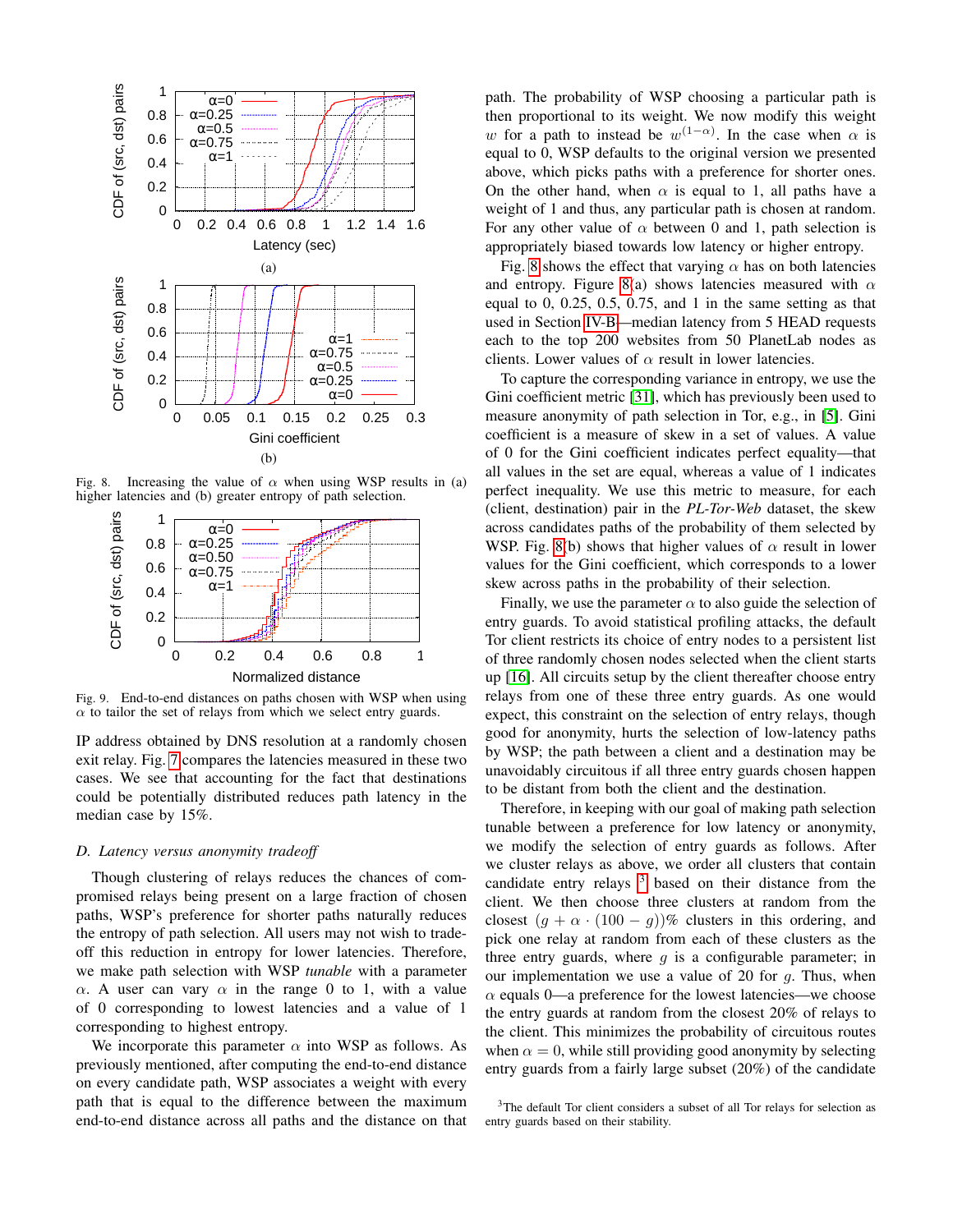entry relays. On the other hand, when a user chooses a value of 1 for  $\alpha$  to get the best level of anonymity, selection of entry guards defaults to the current best practice of choosing from all candidate entry relays at random. Fig. [9](#page-7-3) shows the effect that this modified entry guard selection algorithm has on the end-to-end distance of the chosen path in the *PL-Tor-Web* dataset. With increasing  $\alpha$ , the randomness of entry guard selection increases and results in longer path lengths.

# V. AS AWARENESS

<span id="page-8-0"></span>Next, we address the second limitation of interest in the default Tor client—avoiding paths in which an Autonomous System (AS) can correlate traffic across the routes between the client and entry relay and between the exit relay and the destination. Since our goal is to not require any modifications to Tor relays, we cannot avoid such paths by simply having all relays measure routes from them to the client and to the destination. Therefore, we next discuss how a client can locally make estimations of routing in the Internet in order to identify and ignore paths that present the possibility of snooping ASes.

# *A. AS set estimation*

Precise inference of AS-level routes between arbitrary IP addresses is hard, as seen in the fact that no existing technique for doing so [\[32\]](#page-14-31), [\[11\]](#page-14-10), [\[33\]](#page-14-32), [\[12\]](#page-14-11), [\[13\]](#page-14-12) is close to perfect. Therefore, when evaluating whether a particular combination of entry and exit relays offers the possibility of a snooping AS, we preclude the approach of estimating the AS-level route on the entry and exit segments of the circuit. Instead, we take the approach of predicting for either segment, *a set of candidate ASes through which the Internet is highly likely to route traffic* on the segment. We can then determine the potential existence of snooping ASes by checking if the intersection between the AS sets for the paths between the client and the entry relay and between the exit relay and the destination is non-empty.

To enable such inference of AS sets by Tor clients, we require clients to download three inputs. First, we use the Internet's AS-level topology represented as a set of inter-AS links. Second, we need an estimate of the AS path length between every Tor relay and every end-host on the Internet. We need this information as input because the AS path selected by BGP is often longer than the shortest path in the AS topology [\[13\]](#page-14-12). As we show later, AS path lengths can be stored much more compactly and are significantly more stable compared to AS paths. Third, we store AS three-tuples as described below to represent routing policies being employed by ASes.

Given this AS-level topology and an estimate  $L$  for the AS path length between a source  $S$  and destination  $D$ , we put together the set of ASes through which traffic may be routed from  $S$  to  $D$  as comprising any AS that is on any policy-compliant route of  $L$  AS hops between  $S$  and  $D$  in the topology. Here, we stress on policy-compliance because every path in the AS-level topology does not conform to routing policies of ASes. Therefore, to ensure that we only consider the ASes on policy-compliant paths, we borrow the

#### Algorithm 1 Pseudocode of AS set estimation algorithm.

- 1: Inputs: AS graph  $G$ , AS three-tuples set  $T$ , source  $S$ , destination  $D$ , AS path length  $L$
- 2: Shortest\_Path $(G, T, D)$
- 3: Queue Q
- 4: List Node PossibleSet
- 5: List Node AS set
- 6:  $S.hops = 0$
- 7: Add  $S$  to  $Q$
- 8: while Q is not empty do
- 9:  $cur \leftarrow Q$ .pop
- 10:  $cur.added \leftarrow 0$
- 11: Add cur to  $PossibleSet$  if cur  $\notin PossibleSet$
- 12: **for**  $n \in cur.neighbors$  **do**
- 13: Skip n if  $(cur.parent, cur, n) \notin T$
- 14: Skip n if  $\nexists m \in n.$  neighbors such that m.pathLength +  $cur.$ hops + 2 =  $L$
- 15: if *n* has ancestor *p* with *p.pathLength*  $\lt$ p.parent.pathLength then
- 16: Skip n if  $n.pathLength > cur.pathLength$
- 17: end if
- 18:  $n.hops = cur.hops + 1$
- 19: Add  $n$  to  $Q$
- 20:  $cur.added += 1$
- 21: end for
- 22: if  $cur.added = 0$  then
- 23: Decrement *n.added* for every ancestor *n* of *cur*
- 24: end if
- 25: end while
- 26: for  $n \in PossibleSet$  do
- 27: Add *n* to  $AS\_set$  if *n.added* > 0
- 28: end for 29: return  $AS\_set$

technique of using AS three-tuples from iPlane Nano [\[13\]](#page-14-12). From a collection of AS path measurements—obtained from BGP feeds [\[27\]](#page-14-26), [\[28\]](#page-14-27) and by mapping traceroute measurements [\[34\]](#page-14-33), [\[12\]](#page-14-11) to AS paths—we identify every sequence of three consecutive ASes seen on any AS path and add them to a set of AS three-tuples. For example, if we observe an AS path  $AS1 \rightarrow AS2 \rightarrow AS3 \rightarrow AS4 \rightarrow AS5$ , then we add  $(AS1, AS2, AS3), (AS2, AS3, AS4),$  and  $(AS3, AS4, AS5)$ to our set of AS three-tuples. Any such AS three-tuple  $(A, B, C)$  represents routing policy by showing that B is willing to transit traffic from  $A$  on to  $C$  (in other words,  $B$ passes along route announcements received from  $C$  on to  $A$ ). We generated such a set of AS three-tuples by aggregating various BGP feeds, and we are able to represent this data in about 1 MB. Note that though Internet routing can be asymmetric in practice, i.e., the route from  $S$  to  $D$  can differ from the route from  $D$  to  $S$ , we assume routing asymmetry here and add the three-tuple  $(C, B, A)$  to our set of threetuples for every tuple  $(A, B, C)$  discovered from the AS path measurements.

Given an estimate  $L$  for the AS path length between a pair of IP addresses  $S$  and  $D$ , we estimate the set of ASes that are likely to occur on the the route between them using the following two phase algorithm. In the first phase, we run Dijkstra's shortest path algorithm to compute the length of the shortest path from every AS to  $D$ 's AS. We modify the standard Dijkstra's algorithm to ensure that shortest path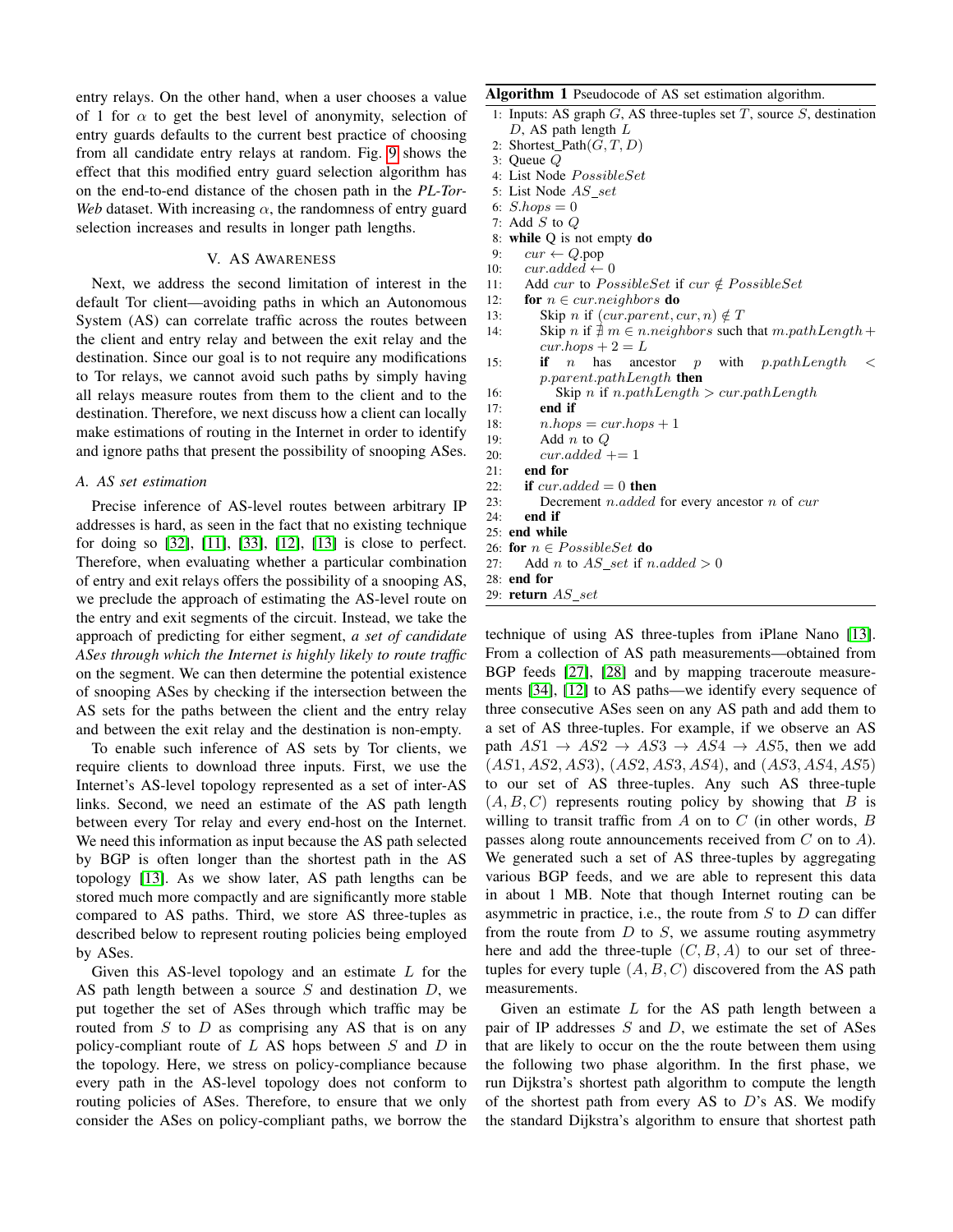lengths are computed only across those paths that satisfy the criterion that any three consecutive ASes on a path are in the set of AS three-tuples. Next, we determine for every AS in the topology, the set of path lengths to  $D$  available via any of the AS's neighbors.

In the second phase, we determine the output set of ASes by performing a modified breadth-first search (BFS) from S. While performing BFS, we traverse a neighbor  $B$  of an AS A that is  $k$  hops away from  $S$  only if  $B$  has a path of length  $(L-k-1)$  available to D via one of its neighbors. In addition, we enforce the valley-free nature of Internet routes [\[35\]](#page-14-34) by ensuring that once the BFS goes from a node  $A$  to a neighbor  $B$  that has a shorter shortest path to  $D$  than from  $A$ , thereafter, we never traverse a node's neighbor that has a longer shortest path to  $D$  than from that node. Furthermore, we again ensure that the input AS three-tuples are respected; we traverse a neighbor  $B$  of  $A$ , whose parent in the BFS is  $C$ , only if  $(C, B, A)$  is in the input set of AS three-tuples. Algorithm 1—which takes as input the AS graph  $G$ , the set of AS threetuples  $T$ , the source  $S$ , the destination  $D$ , and the estimated AS path length between them—summarizes the pseudocode of this algorithm.

## *B. Avoiding snooping ASes*

When selecting a path from itself to a destination, a client needs to use the above procedure to determine AS sets for paths between itself and its 3 entry guards and between all exit relays and the destination. For the latter set of paths, we do not compute the AS sets independently. Instead, we run the first phase of our AS set estimation algorithm once, and thereafter run the BFS in phase two of the algorithm from each exit relay independently. We can then ignore from consideration all paths that potentially have snooping ASes on them by ignoring those combinations of entry and exit relays for which the intersection between the AS sets for the (client, entry relay) and (exit relay, destination) paths is non-empty. This algorithm can prune out paths with snooping ASes in around 3 seconds, even when choosing from 1000 exit relays.

Other than being efficient in terms of computation, our approach also minimizes the data to be downloaded by a client to make local inference of AS sets. First, the set of inter-AS links and the set of AS three-tuples are each roughly about 1 MB in size and changes to these datasets are rare. Second, all Tor relays and all end-hosts on the Internet can be grouped into roughly 600 and 50K BGP atoms [\[25\]](#page-14-24), [\[12\]](#page-14-11), respectively. Therefore, we need every client to download AS path lengths for 30M paths—between every (relay, end host) pair.

We evaluate the expected size to store these AS path lengths and the stability of this data using traceroutes gathered daily by iPlane [\[36\]](#page-14-35) from all PlanetLab nodes to all IP address prefixes at the edge of the Internet. We analyze this data for the period of three weeks in July 2011. On each day, we map all traceroutes to their corresponding AS-level routes and compute the AS path length, i.e., the number of ASes seen on the route. First, we find that less than 0.05% of paths traverse more than 8 AS hops. So, every AS path length can be stored in 3 bits,



Fig. 10. Relative changes in AS path length data across days.

<span id="page-9-0"></span>

<span id="page-9-2"></span>Fig. 12. The probability of existence of snooping ASes across (src, dst) pairs in the *PL-BGP-Rand* dataset.

making the size of the AS path length data to be downloaded initially by a client to be around 11 MB.

For each week in the considered period, we then compare AS path lengths on every day with those measured on the first day in that week. We perform the comparison by computing the fraction of paths that have a different AS path length on day  $i$  compared to that on day 0. As shown in Figure [10,](#page-9-0) AS path lengths changed on a little over 5% of paths even after a week. Therefore, in summary, our design requires clients to initially download 13 MB of data across inter-AS links, AS three-tuples, and AS path lengths—a close to 40x reduction in size compared to pre-computed AS paths between all Tor relays and all end-hosts—and a client need only fetch less than 1.5 MB weekly thereafter to keep the data up-to-date.

## *C. Evaluation of AS-awareness*

Next, we evaluate our technique for AS set estimation in two parts. First, we examine if the estimated AS sets accurately cover actual AS paths. For this, we estimate AS sets for the paths from PlanetLab nodes to Tor relays in the *PL-Tor-Web* dataset. Fig. [11\(](#page-10-0)a) and [11\(](#page-10-0)b) show that the estimated AS sets are typically compact—90<sup>th</sup> percentile size less than 10 ASes—and at most one AS on the actual AS path is not in the estimated set for over 75% of paths.

Second, we use the *PL-BGP-Rand* dataset to study the accuracy with which AS sets enable prediction of potential snooping ASes; we do not have AS paths from exit nodes to destinations in the *PL-Tor-Web* dataset, and the *PL-PL-*Web dataset is biased for this analysis <sup>[4](#page-9-1)</sup>. For every (client, destination) pair in the *PL-BGP-Rand* dataset, we partition

<span id="page-9-1"></span><sup>4</sup>Paths between PlanetLab nodes typically traverse a different set of ASes, e.g., research and educational ASes, compared to paths from PlanetLab nodes to random destinations on the Internet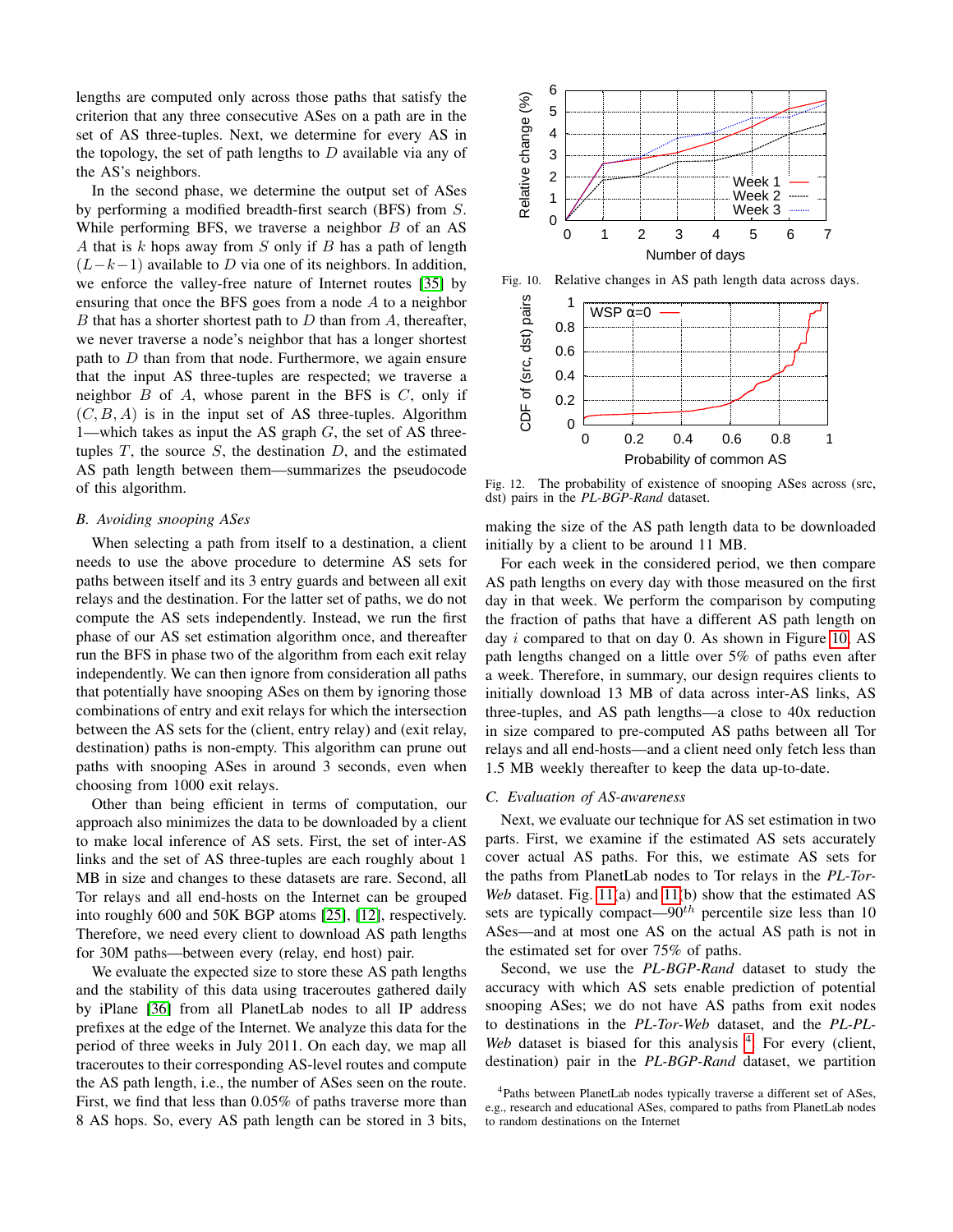

<span id="page-10-0"></span>Fig. 11. (a) Distribution of predicted AS set sizes, (b) accuracy of predicted AS sets encompassing actual AS paths, and distribution of (c) false negative and (d) false positive rates in predicting the existence of snooping ASes.

all entry and exit relay combinations into those that have a common AS across the entry and exit segments and those that do not. We compute the false negative rate in predicting the presence of snooping ASes as the fraction of entries in the former partition not caught by our approach of computing intersections between estimated AS sets. Fig. [11\(](#page-10-0)c) shows that our median false negative rate is 11%. This compares to median false negative rates of 28–57% with alternate approaches—using iPlane's predicted AS paths, using the approach proposed in [\[10\]](#page-14-9) (the "*E&S*" line), or when only accounting for ASes of end-hosts and relays (the "*Same AS*" line). On the flip side, in Fig. [11\(](#page-10-0)d), we see that AS sets produce a much greater false positive rate—fraction of paths that do not have a snooping AS but are declared as having one by our technique—compared to other approaches. However, as we see in Fig. [12,](#page-9-2) the fraction of paths with potential snooping ASes is low for most (src, dst) pairs. So, pruning out about 45% of candidate paths in the median case still leaves a sizeable set of paths from which WSP can choose.

# *D. Impact of AS-awareness on path latency*

Finally, we evaluate the impact that the incorporation of AS-awareness has on path latencies obtained with WSP. WSP has to now select from a subset of all possible candidate paths, because it has to ignore those detected by our AS set estimation algorithm as potentially traversing an AS capable of inferring the (client, destination) pair by traffic correlation. Though the subset of candidate paths with snooping ASes is typically small in practice, the high false positive rate of our detection procedure significantly reduces the subset of paths considered. Therefore, we again use WSP (with  $\alpha$  set to 0) to measure latencies over the Tor network from 50 PlanetLab nodes to the top 200 websites. Fig. [13\(](#page-10-1)a) compares these latencies with those obtained when using WSP without ASawareness and when using the default Tor client. We see that the pruning of paths to avoid snooping ASes results in a slight increase in latency. Fig. [13\(](#page-10-1)b) shows that this increase in latency is due to an increase in the length of the chosen path when using WSP informed by AS sets. In future work, we plan to pursue a reduction in false positives to further improve latencies when using WSP with AS-awareness.



<span id="page-10-1"></span>Fig. 13. Comparison of (a) latencies and (b) normalized geographical distance along paths chosen with WSP ( $\alpha = 0$ ) with and without ASawareness.

# VI. IMPLEMENTATION

We implement all of the algorithms developed thus far to improve path latency, to make path selection tunable, and to incorporate AS-awareness into path selection—in the *LASTor* Tor client. In this section, we summarize *LASTor*'s path selection algorithm and provide an overview of our implementation.

# *A. Client in action*

In the default Tor client, the client sets up a few circuits on startup and thereafter, when the user chooses to communicate with a particular destination via Tor, the client routes the user's traffic over one of the established circuits [\[24\]](#page-14-23). *LASTor* mimics the default Tor client in this respect. In addition, once *LASTor* learns the destination that the user wishes to communicate with, it quickly selects a path using AS-aware WSP, sets up a new circuit along the chosen path, and then transitions the user's traffic to the destination to this new circuit. Thus, the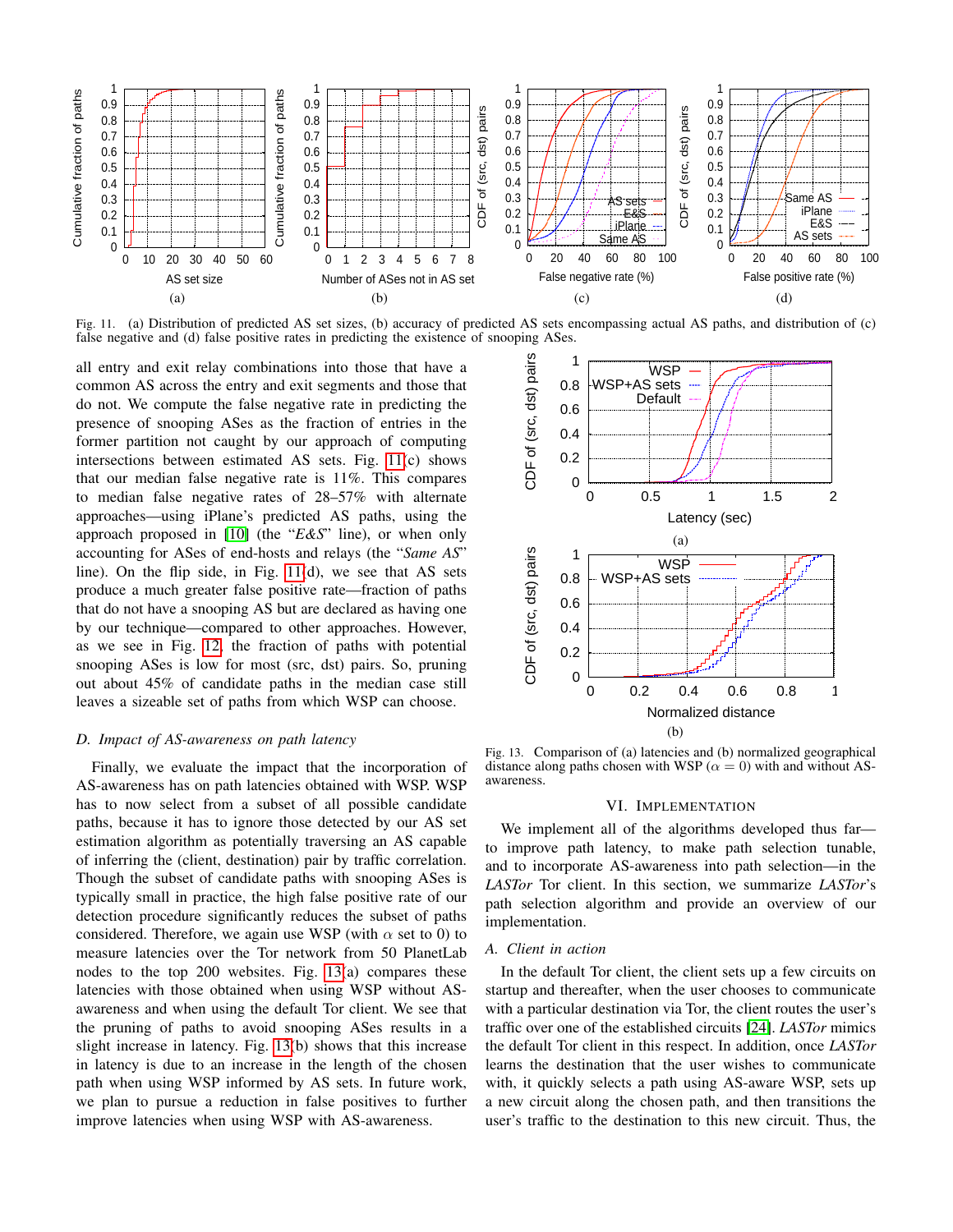latency obtained with *LASTor* matches that of the default Tor client in the case when the user's communication with the destination is short. In the case when the user's interaction with the destination is prolonged, e.g., when the user visits several web pages on a website, *LASTor* significantly improves latencies for most of the user's interaction, i.e., once *LASTor* switches the user's traffic to the circuit chosen with WSP.

To select a path to the specified destination, *LASTor* executes the tunable AS-aware WSP algorithm with the following sequence of steps.

- Upon initialization, the *LASTor* client clusters all available relays, and using the value for  $\alpha$  specified in its input configuration, it chooses three entry guards at random from the  $(20 + \alpha \cdot 80)$ % closest relay clusters to the client.
- When required to select a path to a destination, *LASTor* resolves the destination's hostname on a distributed set of nodes that service requests to perform DNS lookups. These requests are submitted via one of the circuits established upon initialization of the client.
- *LASTor* estimates the AS sets for the paths from the client to the entry guards and from all exit relays to the destination, mapping every candidate exit relay to the closest among the IP addresses obtained for the destination.
- *LASTor* then computes the end-to-end distance on every candidate path through three clusters that satisfy the check of the AS sets for the entry and exit segments being disjoint. One cluster-level path is then selected with the probability of a path being chosen dependent on the end-to-end distance on it and the input value of  $\alpha$ .
- The circuit to the destination is then established via one relay selected at random from each of the clusters on the chosen cluster-level path.

# *B. Modification of default Tor client*

We implement *LASTor* by building upon the default Tor client. We have implemented a Java application which connects to the default Tor client on its control port. This control port is a port on the Tor client which can be used to manage and monitor the Tor client based on a standard protocol [\[37\]](#page-14-36). By issuing commands to the control port, our Java application can either obtain information such as the description of all available relays, or manage the Tor client by establishing or closing a circuit, attaching streams to a circuit, and clearing Tor's DNS cache. To setup a circuit, our program first fetches relevant information through the Tor control port and provides this as input to our tunable path selection algorithm. It then issues commands to the Tor client, again via the control port, to build desired circuits. We implement *LASTor* to take as part of its input configuration 1) a value of  $\alpha$  to guide path selection, and 2) a file with a list of nodes that provide the DNS lookup service.

# *C. Input datasets*

To run the tunable AS-aware WSP path selection algorithm, our Java program needs several datasets as input. First, it



<span id="page-11-1"></span>Fig. 14. (a) Distribution of bandwidth across Tor relays, and (b) comparison of end-to-end latencies with and without taking relay bandwidth into account; median latency across 5 paths are shown.

fetches a IP geolocation database that maps IP addresses to locations from MaxMind [\[19\]](#page-14-18). Second, the first time it is executed, the program downloads 1) a AS-level representation of the Internet topology, 2) the set of AS three-tuples used to determine policy-compliant paths, and 3) a snapshot of AS path lengths for paths in either direction between all Tor relays and all end-hosts, grouped at the granularity of BGP atoms. We put together the first two datasets by aggregating AS paths from various sources [\[27\]](#page-14-26), [\[28\]](#page-14-27), [\[12\]](#page-14-11), [\[34\]](#page-14-33). To estimate AS path lengths, we issue queries to iPlane [\[38\]](#page-14-37). We find that iPlane can process roughly 1000 queries per second, and so, we can re-query iPlane every day for all 60 million IP pairs (600 BGP atoms with Tor relays  $\times$  50K BGP atoms comprising all endhosts, in either direction) for which we need AS path length information. As mentioned before, all three datasets can be stored in less than 13 MB in size. Since these datasets are the same across all clients and the information of a client having downloaded this data does not hamper its anonymity, clients can download this data from each other via a peerto-peer file distribution system such as BitTorrent, so as to not overwhelm the bandwidth requirements of any central server. Bandwidth-constrained clients can however download relevant subsets of this data from the central server, e.g., only AS path length information necessary for communication with popular websites. Lastly, every week, the client downloads a roughly 1.5 MB update for AS path length information, and more infrequently, fetches updates for the set of inter-AS links and AS three-tuples. These updates are fetched from a central server since the update depends on the version of the data already on the client. For all datasets required by *LASTor*, we can enable clients to verify integrity of the data they download using an approach similar to that used to guarantee integrity of the default Tor client—by posting a cryptographic hash of the dataset on the Tor website.

## VII. DISCUSSION

<span id="page-11-0"></span>In this section, we discuss the extensions to Tor necessary to further reduce latencies and the impact on load balancing if *LASTor* is widely adopted.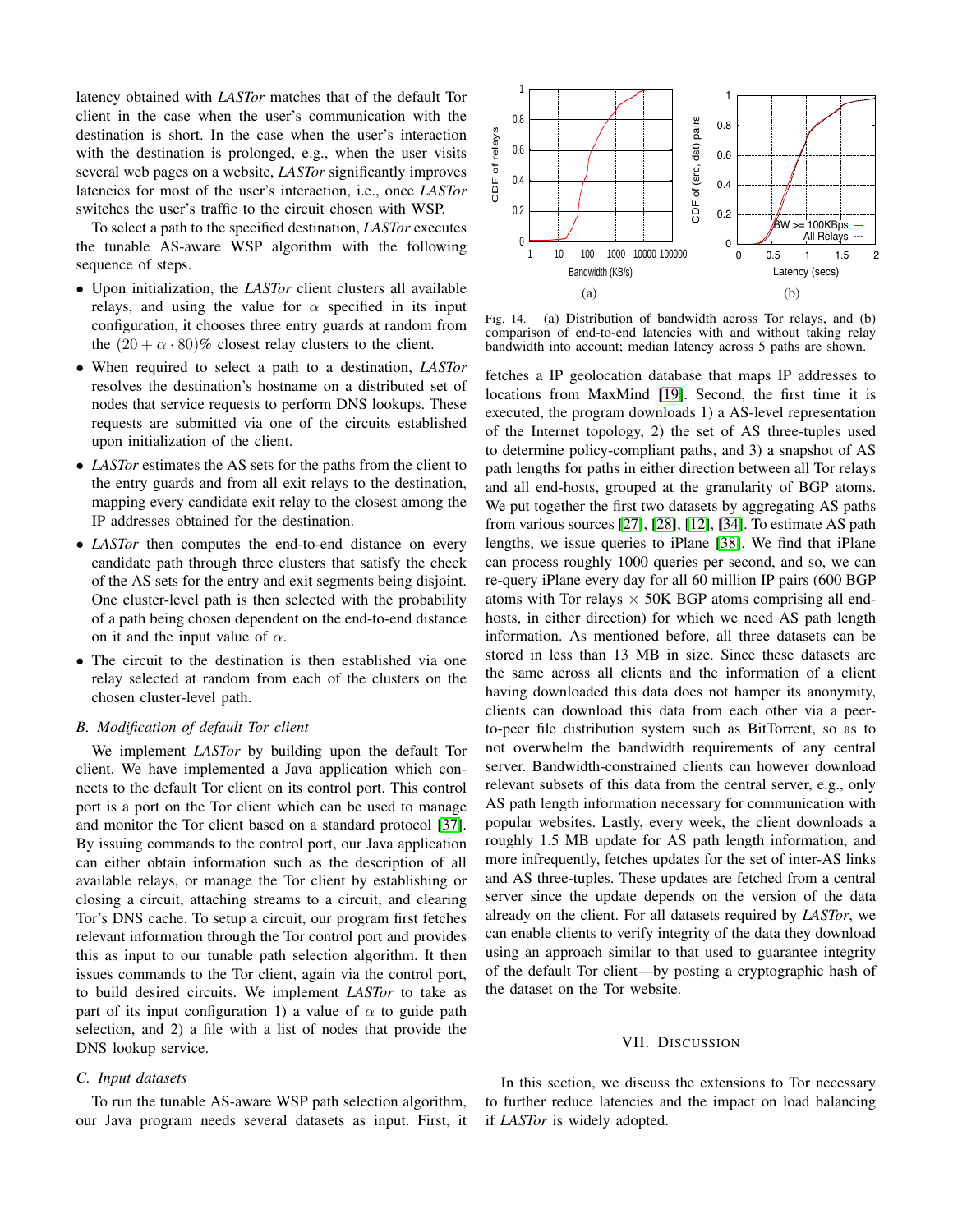

<span id="page-12-0"></span>Fig. 15. Variation across time of latencies on paths spanning similar end-to-end geographical distances.

## *A. Accounting for dynamic load*

Though we showed that WSP can significantly reduce latencies for communication on Tor, there remains a significant overhead compared to communication over the default Internet path. Therefore, to reduce latencies further, other than reducing propagation delays with the use of the WSP path selection algorithm, it is necessary to minimize queueing delays by taking into account the load at each relay at the time of path selection. Here, we present some preliminary results from our efforts to do so.

First, we observe that access link bandwidths of Tor relays are spread over a wide range, as shown in Figure [14\(](#page-11-1)a). Therefore, we investigate the potential for reducing queueing delays by restricting the choice of relays among those with high bandwidth. To study this, we measure path latencies on the Tor network when visiting the top 200 websites from 50 PlanetLab nodes in two cases. We measure latencies first when choosing relays at random from those which have bandwidth greater than 100 KBps, and then repeat the same choosing from all Tor relays. To keep propagation delay similar in both settings, for every path that we pick from relays with bandwidth greater than 100 KBps, we pick a corresponding path with the entry, middle, and exit nodes in the same locations, but with no restriction on relay bandwidth. For either path selection strategy, we measure latencies between every (client, destination) pair on five different paths. The lines "*All Relays*" and " $BW \geq 100$  *KBps*" in Fig. [14\(](#page-11-1)b) show that the distribution of median latency (across the 5 chosen paths) is identical whether we account for relay bandwidth or not. In this case, we use the "Estimated" bandwidth estimate for each relay—the value used by the default Tor client to perform path selection—but we found the results to be similar when using other estimates of relay access link bandwidth provided by the Tor directory.

Next, we studied the variation in latencies over time on a given path. We selected 20 (client, destination) pairs at random, and for each of them, we considered two different disjoint paths with the same end-to-end geographical distance; either path traversed three Tor relays. For each (client, destination) pair, we measured latencies once every half hour on either path selected for it and noted the relative difference between latencies measured on the first and second path; we randomly order the two paths chosen for every (client, destination) pair and fix that ordering across all measurement rounds. Fig. [15](#page-12-0)

shows the variation of this difference in measured latencies across the period of a day. We see that, though the pair of paths selected for every (client, destination) pair span identical geographical distances, the path that provides better latencies significantly varies over time.

Therefore, these results seem to indicate that we can reduce queueing delays only by modifying relays—either by having them track and report load at finer granularities of time or by introducing a new queue management algorithm at relays—which is outside the scope of our goal of enabling immediate latency improvements for Tor clients. Given the current implementation of Tor relays, biasing relay selection based on their bandwidth may help improve throughput, but this will not improve latencies for interactive transfers.

# *B. Load balancing*

When choosing a path, the default Tor client currently selects relays with a probability proportional to their access link bandwidth. As a result, the fraction of all of Tor's traffic that traverses any particular relay is roughly proportional to that relay's access link bandwidth, thus balancing the load across relays.

In contrast, load across Tor relays could be significantly skewed if *LASTor* were widely used. If most users choose to use *LASTor* with a value close to 0 for  $\alpha$ , paths chosen by each client will be biased towards traversing relays that result in lower end-to-end distances to the destinations with which the client communicates. On the other hand, even if all users use *LASTor* with a value of 1 for  $\alpha$ , the consequent selection of relays at random will result in an equal distribution of load across relays, which is undesirable given the significant skew in access link bandwidths across relays (seen earlier in Fig. [14\(](#page-11-1)a)).

Though addressing this issue requires further investigation outside the scope of this work, we present two recommendations that we speculate would enable widespread use of *LASTor* without harming the balance of load across Tor relays. First, we recommend that Tor users who use the network for bulk transfers, such as BitTorrent, should continue to use the default Tor client. Since bulk transfers account for a majority of the traffic on Tor [\[1\]](#page-14-0), the use of the default Tor client for such traffic will ensure a distribution of load across relays that is reasonably close to the distribution of their access link bandwidths. The loss of anonymity due to protocol-specific path selection requires further investigation. Second, *LASTor*'s path selection algorithm itself will need to be modified to take the access link bandwidths of relays into account. However, to do so, we will need to discover the distribution of the value of  $\alpha$  used by Tor users who use the *LASTor* client. Discovering this distribution should be possible by means of an anonymous survey across users. *LASTor*'s path selection algorithm can then be tweaked to not simply have a preference for paths with a lower end-to-end distance but to also account for the access link bandwidths of relays and the distribution of  $\alpha$ across users.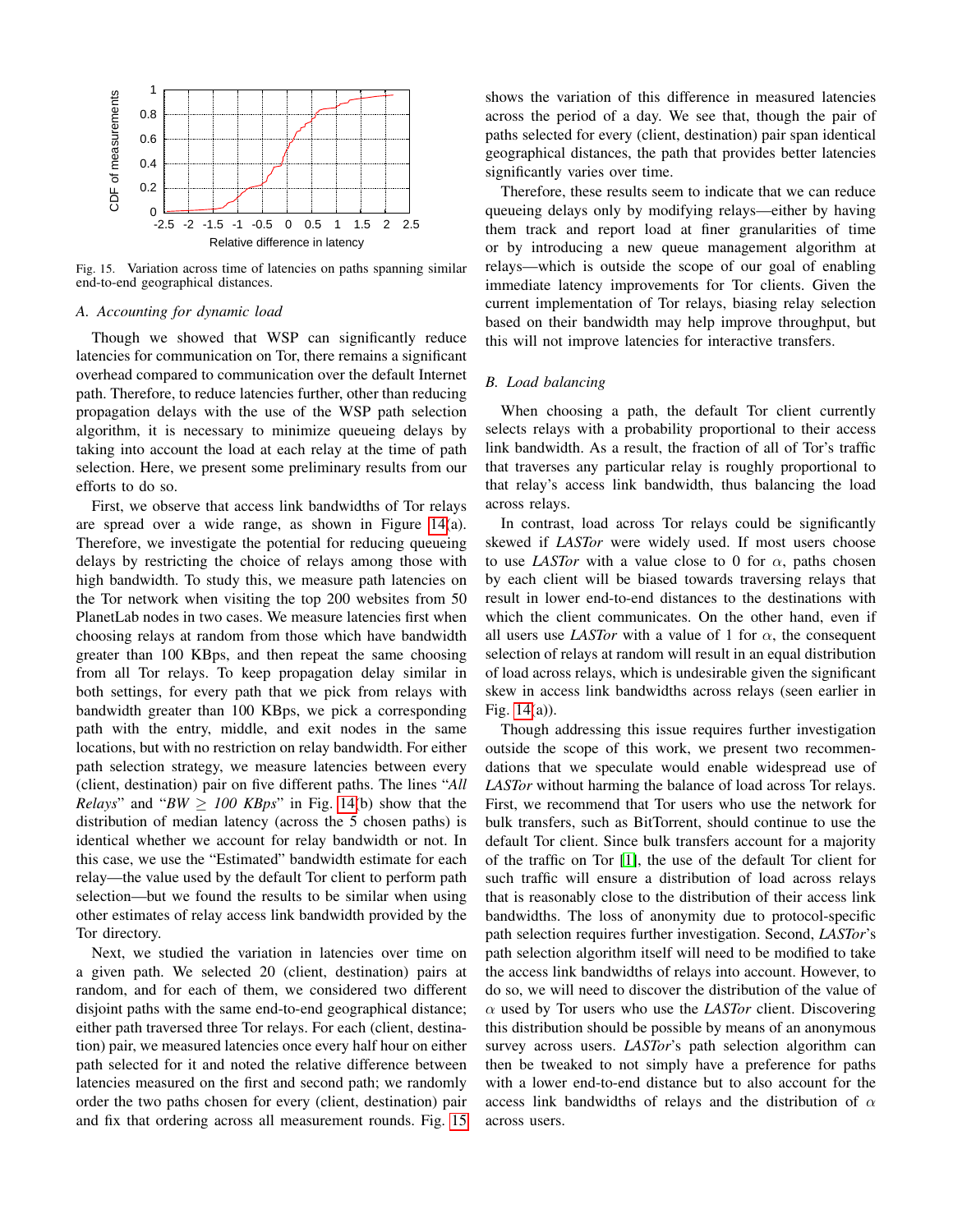## VIII. RELATED WORK

We build upon three lines of prior work—1) improving performance in Tor, 2) improving anonymity with Tor, and 3) AS path inference. We discuss related efforts in these areas.

Improving performance in Tor. To improve performance on Tor, Sherr et al. [\[6\]](#page-14-5), [\[39\]](#page-14-38) proposed a path selection algorithm based on the concept of link-based relay selection. In this approach, a client computes a cost for each path by aggregating values for the chosen metric (e.g., latency, bandwidth) across segments on the path, and then picks a path with probability based on this cost. With the aid of simulations, they showed that their approach offers better performance on each of the objective functions mentioned above. In order to obtain these performance benefits, they discuss relays disseminating information among themselves using, for example, a network coordinate system. However, modifying relays to build such a distributed system for performing measurements and then disseminating this information is not a trivial task. Therefore, we focus on latency benefits possible without any modification to relays. Furthermore, to evaluate the anonymity of their approach, Sherr et al. count the number of traversed ASes on the path and consider the traversal of a lower number of ASes to provide better anonymity. Instead, we explicitly detect common ASes on the entry and exit segments of a path and avoid such paths.

Panchenko et al. [\[7\]](#page-14-6) propose two algorithms to improve the performance on Tor. First, to reduce latency, they measure the latency between every pair of relays and choose a path with a probability related to the end-to-end latency on that path. Second, to help throughput-oriented applications, they perform passive measurements to infer the available bandwidth on each relay and pick a path based on the expected end-toend throughput. However, again, modifications to all Tor relays are necessary to implement these approaches. Also, since most connections on Tor correspond to interactive traffic [\[1\]](#page-14-0), we focus only on reducing latency and show how to do so with only client-side modifications.

The authors of [\[40\]](#page-14-39) studied the influence of geographical diversity on the performance of Tor and found a tradeoff between improved performance and anonymity. They found that though low diversity of relays may lower the latencies in setting up circuits, greater geographical diversity of nodes is an important factor to provide strong anonymity guarantees. We similarly illustrate the loss in anonymity when preferring low latency paths, but make path selection tunable to enable latency benefits to be overridden for better anonymity, when desired.

Snader and Borisov [\[5\]](#page-14-4) showed how a client can trade off between performance and anonymity when selecting paths. However, Snader and Borisov focused on improving throughput on Tor (their evaluation revolved around the download of a 1 MB file), while we focus on latency. We showed that the selection of lower latency paths warrants the need for several techniques not necessary when optimizing throughput, such as the careful selection of entry guards and accounting for destinations that are geographically distributed. DefenestraTor [\[8\]](#page-14-7) improves latencies in Tor by modifying traffic management in Tor relays to reduce congestion-related queueing delays. We pursue a complementary approach that reduces propagation delays without any modifications necessary to Tor relays.

AS-awareness in path selection. In 2004, Feamster and Dingledine [\[9\]](#page-14-8) studied the Tor network to investigate the problem of an AS eavesdropping both ends of a circuit. First, they showed that there are Tor relays with different IP addresses that are in the same AS, and that Tor clients should avoid selecting two relays from the same AS. Second, they discovered that the probability of an AS observing both ends of a circuit varies between 10% and 30% across (client, destination) pairs. To reduce this probability, they proposed the passive monitoring of BGP feeds to determine AS paths. However, they did not elaborate on how clients should fetch and maintain up-to-date information from BGP routing tables. Instead, motivated by their observation, we make AS-aware path selection practical by reducing both time and space complexity.

Later, in 2009, Edman and Syverson [\[10\]](#page-14-9) showed that although the number of Tor relays increased significantly since Feamster and Dingledine's analysis, the probability of an AS being able to observe both ends of a connection did not decrease much. To protect against occurrences of snooping ASes, the authors suggest that all Tor server authorities agree upon a snapshot of ASes based on Routing Information Bases (RIB). Client can then use AS topology snapshots to select a path in which AS-level routes from the client to the entry node and from the exit node to the destination span a disjoint set of ASes. As we showed in our evaluation, our approach of using AS sets significantly reduces the rate of missing snooping ASes compared to that proposed by Edman and Syverson.

AS path inference. Several systems and algorithms have been developed for inference of AS paths between arbitrary IP addresses on the Internet. Approaches for this can be broadly classified into two classes. One set of approaches [\[12\]](#page-14-11), [\[32\]](#page-14-31), [\[33\]](#page-14-32) enable computationally efficient estimation of AS paths but use a large corpus of path measurements as input. Such approaches are ideal for hosting services that can be queried for AS path inferences, but this is not an option in the case of Tor since the queries for AS paths can leak client anonymity. The second set of approaches [\[11\]](#page-14-10), [\[13\]](#page-14-12) for AS path inference require much lesser data as input, e.g., only the Internet's PoPlevel or AS-level topology, but are computationally prohibitive in processing queries. The use of such techniques to select paths that avoid snooping ASes will render the selection of low latency paths moot. Given these shortcomings of prior approaches for AS path inference, we develop a new technique that *both* has low runtimes and requires compact inputs.

Other related work. Several measurement studies [\[41\]](#page-14-40), [\[42\]](#page-14-41), [\[1\]](#page-14-0) of the Tor network have been performed to determine the location diversity of Tor users and the popularity of different kinds of traffic such as HTTP, BitTorrent, and E-mail. These studies have shown that though HTTP transfers account for a small fraction of the traffic on Tor, they constitute a large